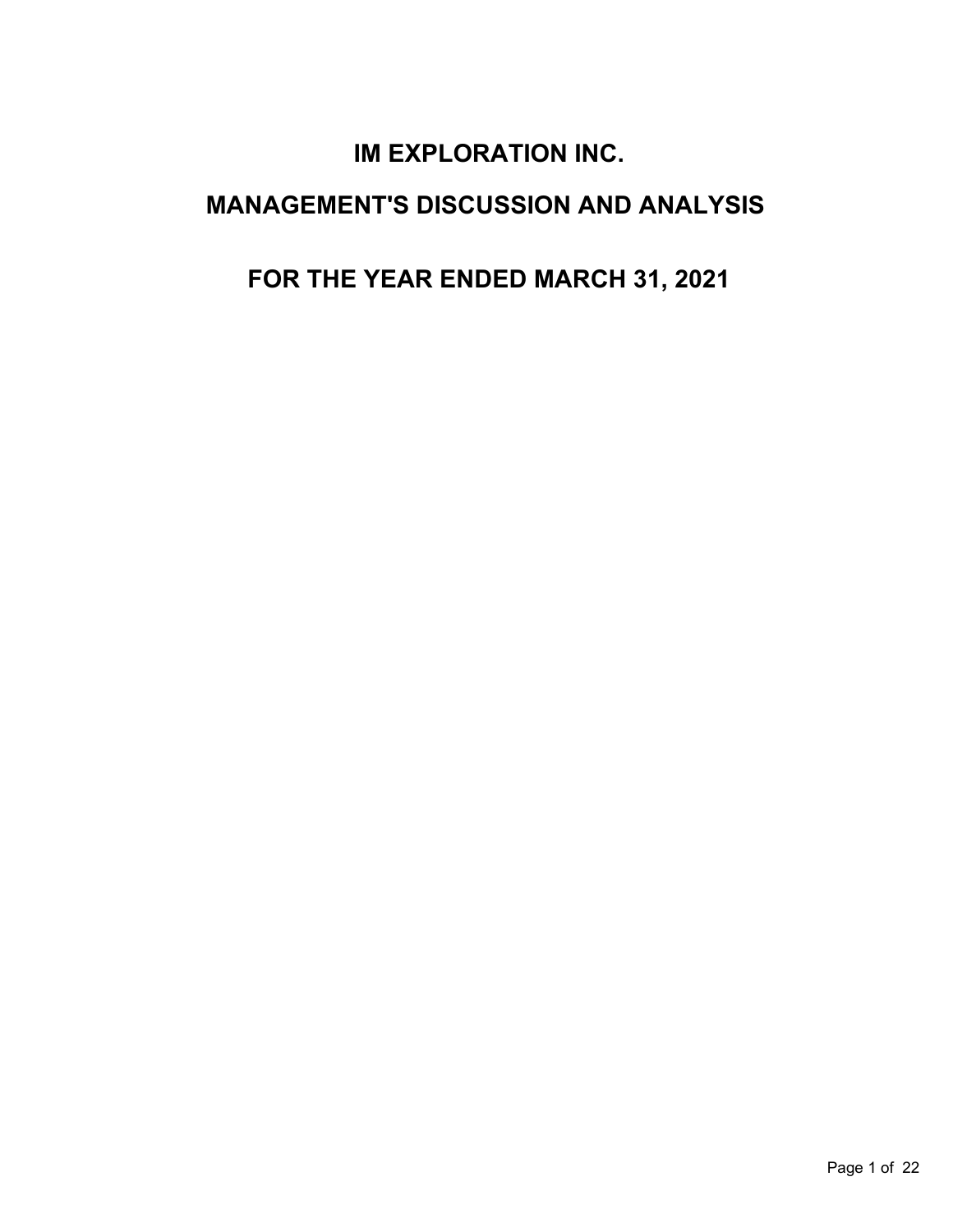### **Introduction**

The following Management's Discussion and Analysis ("MD&A") of the financial condition and results of the operations of IM Exploration Inc. (the "Company" or "IM Exploration") constitutes management's review of the factors that affected the Company's financial and operating performance for the fiscal year ended March 31, 2021.

This MD&A has been prepared in compliance with the requirements of Form 51-102F1, in accordance with National Instrument 51-102 – Continuous Disclosure Obligations. This MD&A should be read in conjunction with the audited annual financial statements of the Company for the years ended March 31, 2021 and 2020, together with the notes thereto. Results are reported in Canadian dollars, unless otherwise noted. In the opinion of management, all adjustments (which consist only of normal recurring adjustments) considered necessary for a fair presentation have been included. The results for the fiscal year ended March 31, 2021 are not necessarily indicative of the results that may be expected for any future period. Information contained herein is presented as at July 28, 2021 unless otherwise indicated.

The financial statements and the financial data in this MD&A have been prepared in accordance with International Financial Reporting Standards ("IFRS") as issued by the International Accounting Standards Board ("IASB") and interpretations issued by the International Financial Reporting Interpretations Committee ("IFRIC").

For the purposes of preparing this MD&A, management, in conjunction with the Board of Directors, considers the materiality of information. Information is considered material if: (i) such information results in, or would reasonably be expected to result in, a significant change in the market price or value of IM Exploration's common shares (the "Common Shares" or "common shares"); or (ii) there is a substantial likelihood that a reasonable investor would consider it important in making an investment decision; or (iii) it would significantly alter the total mix of information available to investors. Management, in conjunction with the Board of Directors, evaluates materiality with reference to all relevant circumstances, including potential market sensitivity.

Additional information relating to IM Exploration Inc. is available under the Company's SEDAR profile at

### **Caution Regarding Forward-Looking Statements**

This MD&A contains certain forward-looking information as defined in applicable securities laws (collectively referred to herein as "forward-looking statements"). These statements relate to future events or the Company's future performance. All statements other than statements of historical fact are forward-looking statements. Often, but not always, forward-looking statements can be identified by the use of words such as "plans", "expects", "budgets", "scheduled", "estimates", "continues", "forecasts", "projects", "predicts", "intends", "anticipates" or "believes", or variations of, or the negatives of, such words and phrases, or state that certain actions, events or results "may", "could", "would", "should", "might" or "will" be taken, occur or be achieved. The forward-looking statements in this MD&A speak only as of the date of this MD&A or as of the date specified in such statement.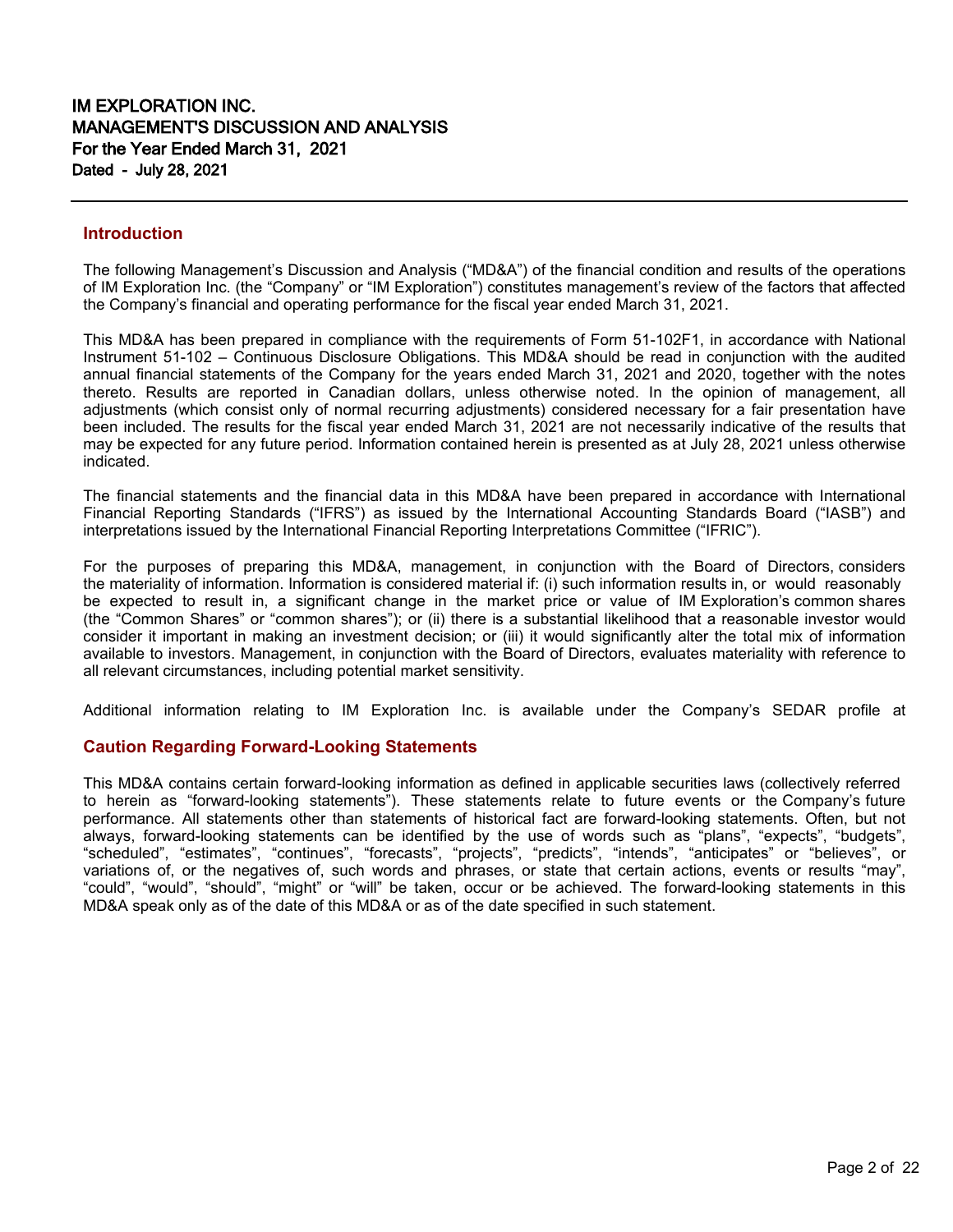| <b>Forward-looking statements</b>                                                                                                                                                                                                                  | <b>Assumptions</b>                                                                                                                                                                                                                                                                                                                  | <b>Risk factors</b>                                                                                                                                                                                                                                                                                                                       |
|----------------------------------------------------------------------------------------------------------------------------------------------------------------------------------------------------------------------------------------------------|-------------------------------------------------------------------------------------------------------------------------------------------------------------------------------------------------------------------------------------------------------------------------------------------------------------------------------------|-------------------------------------------------------------------------------------------------------------------------------------------------------------------------------------------------------------------------------------------------------------------------------------------------------------------------------------------|
| The Company's business objectives<br>and exploration program for fiscal<br>2022, including further work at the<br>Mulloy Project and evaluation of<br>other mineral exploration<br>opportunities.                                                  | The operating activities of the<br>Company will be consistent with<br>IM Exploration's current<br>expectations; the Company will be<br>successful in planning and<br>executing its objectives, including<br>its exploration program.                                                                                                | Changes in economic and financial<br>market conditions and metals prices;<br>difficulties in completing objectives in a<br>timely manner or at all; risks associated<br>with mineral exploration, including First<br>Nations consultation and objections, and<br>challenges in finding suitable properties.                               |
| The Company will be required to<br>raise additional capital in order to<br>operating<br>its<br>ongoing<br>lmeet<br>complete<br>itsl<br>and<br>expenses<br>planned exploration activities on its<br>defined<br>Mulloy<br>Project<br>(as<br>herein). | The operating and exploration<br>activities of the Company, and the<br>costs associated therewith, will<br>consistent<br>with<br>thel<br>lbe⊹<br>Company's current expectations;<br>equity markets,<br>exchange<br>and<br>other<br>linterest<br>rates<br>and<br>applicable economic conditions are<br>favourable to IM Exploration. | Volatility in equity markets; timing and<br>availability of external financing on<br>acceptable terms; increases<br>in<br>costs; environmental compliance and<br>changes in environmental and other<br>and regulation;<br>llocal<br>legislation<br>interest rate and exchange<br>rate<br>fluctuations;<br>changes in economic conditions. |
| Management's outlook<br>regarding<br>future trends and future uses of cash.                                                                                                                                                                        | Financing will be available for IM<br>Exploration's<br>exploration<br>andl<br>operating activities; the price of<br>lmetals will be favourable.                                                                                                                                                                                     | Metal price volatility; volatility in equity<br>markets;<br>changes<br><i>in</i><br>economic<br>conditions.                                                                                                                                                                                                                               |

Inherent in forward-looking statements are risks, uncertainties and other factors beyond IM Exploration's ability to predict or control. Please also make reference to those risk factors referenced in the "Risks and Uncertainties" section below. Readers are cautioned that the above chart does not contain an exhaustive list of the factors or assumptions that may affect the forward-looking statements herein, and that the assumptions underlying such statements may prove to be incorrect.

Forward-looking statements in this MD&A involve known and unknown risks, uncertainties and other factors that may cause IM Exploration's actual results, performance or achievements to be materially different from any of its future results, performance or achievements expressed or implied by forward-looking statements. All forward-looking statements herein are qualified by this cautionary statement. Accordingly, readers should not place undue reliance on forward-looking statements. The Company undertakes no obligation to update publicly or otherwise revise any forward-looking statements whether as a result of new information or future events or otherwise, except as may be required by law. If the Company does update one or more forward-looking statements, no inference should be drawn that it will make additional updates with respect to those or other forward-looking statements, unless required by law.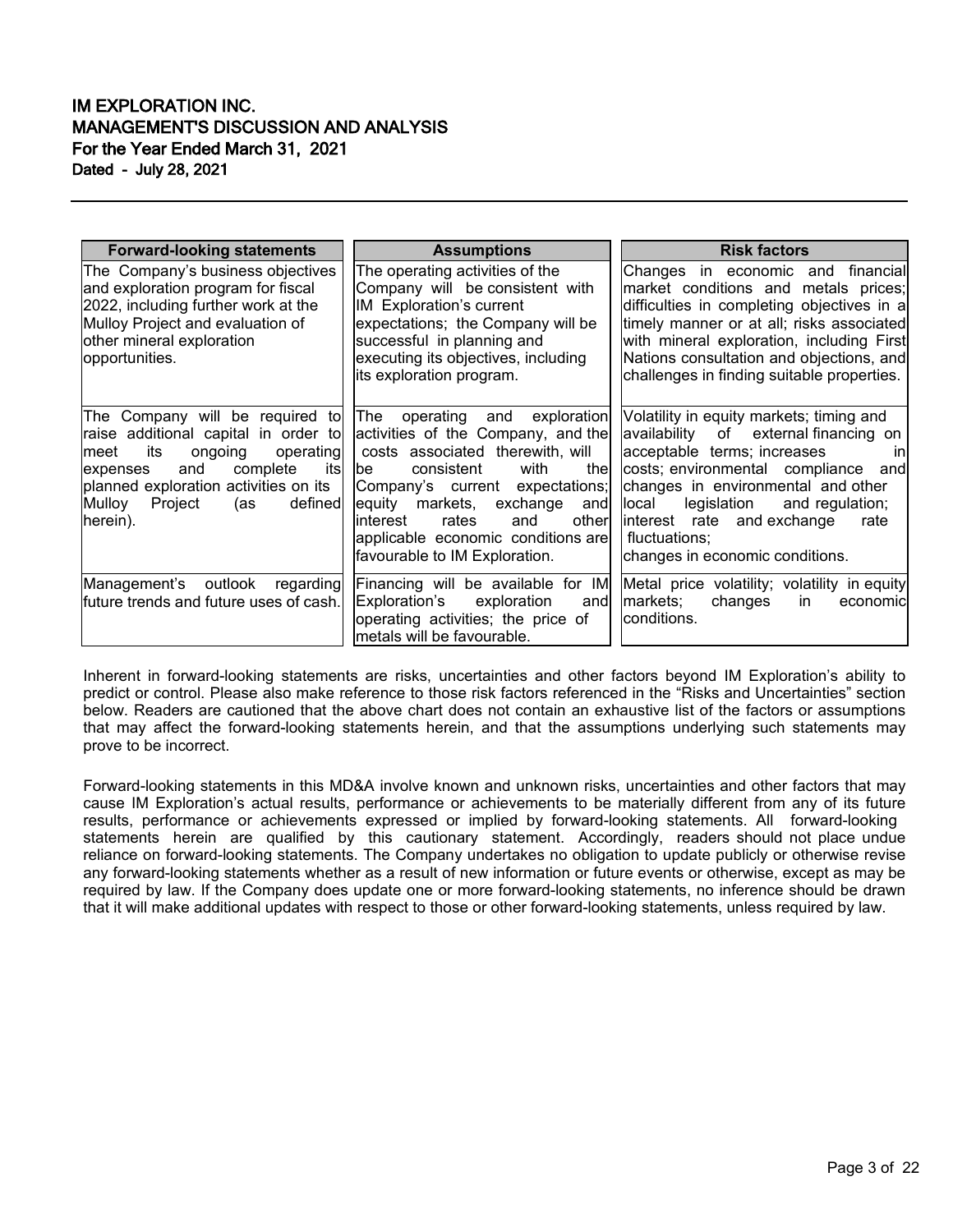## **Description of Business**

The Company was incorporated under the name "Prize Exploration Inc." pursuant to the Canada Business Corporations Act on April 19, 2017. The Company's registered office and head office is located at 1090 West Georgia Street, Suite 700, Vancouver, BC, V6E 3V7. On February 14, 2019, the Company changed its name from Prize Exploration Inc. to IM Exploration Inc.

IM Exploration's principal business carried on and intended to be carried on is mineral exploration, focusing initially on the exploration and development of the Company's principal property, the Mulloy project located in Rowlandson Township, Porcupine Mining Division, District of Cochrane, Ontario (the "Mulloy Project").

On December 9, 2020, the Company staked a total of 104 cells adjoining the Mulloy Project, covering approximately 2,160 hectares. These claims include significant gold anomalies from the historical Auden property, which was owned by GTA resources and Mining Inc. until 2018.

On April 22, 2021, the Company entered into a binding agreement with Starcore International Mines Ltd. (TSX: SAM) ("Starcore"), which sets forth the terms for the assignment of Starcore's option to acquire a 100-per-cent interest in the Toiyable Gold Project in Lander County, Nevada ("Project') from Minquest Ltd ("Minquest").

#### *Transaction details*

Starcore will transfer all of its rights and the Company will assume all of Starcore's obligations under Starcore's current option agreement with Minquest. Following the transfer, the Company will have the right to acquire a 100-per-cent ownership position in the Project, subject to a 3-per-cent net smelter revenue royalty to be retained by Minquest.

As consideration for the transfer of Starcore's option to acquire the project, the Company will make cash and share payments to Starcore in the following amounts:

 $\triangleright$  US\$150,000 in cash to be paid upon closing of the transaction (paid);

 $\geq 4.1$  million common shares in the capital of the Company to be issued upon closing of the transaction (issued). The common shares issued to Starcore will be subject to a contractual escrow period of 12 months following the date of issuance, with 25-per-cent being released every three months, with the first release occurring no later than three months after the closing of the transaction.

Following closing of the transaction and payments as described above, the Company will have the option to exercise its right to earn a 100-per-cent ownership position in the Project by making the following cash payments to Minquest (for an aggregate total of US\$760,000):

- US\$100,000 on May 31, 2021 (paid);
- US\$120,000 on October 15, 2021;
- US\$140,000 on October 15, 2022;
- US\$400,000 on October 15, 2023;

On June 2, 2021, the Company purchased Golden Oasis Exploration (a private Nevada incorporated company) from American Consolidated Minerals Corp., a wholly-owned subsidiary of Starcore International Mines Ltd. for US\$100,000. Golden Oasis Exploration holds the exploration permits (Plans of Operations) and a reclamation bond in respect to the Toiyable Gold Project.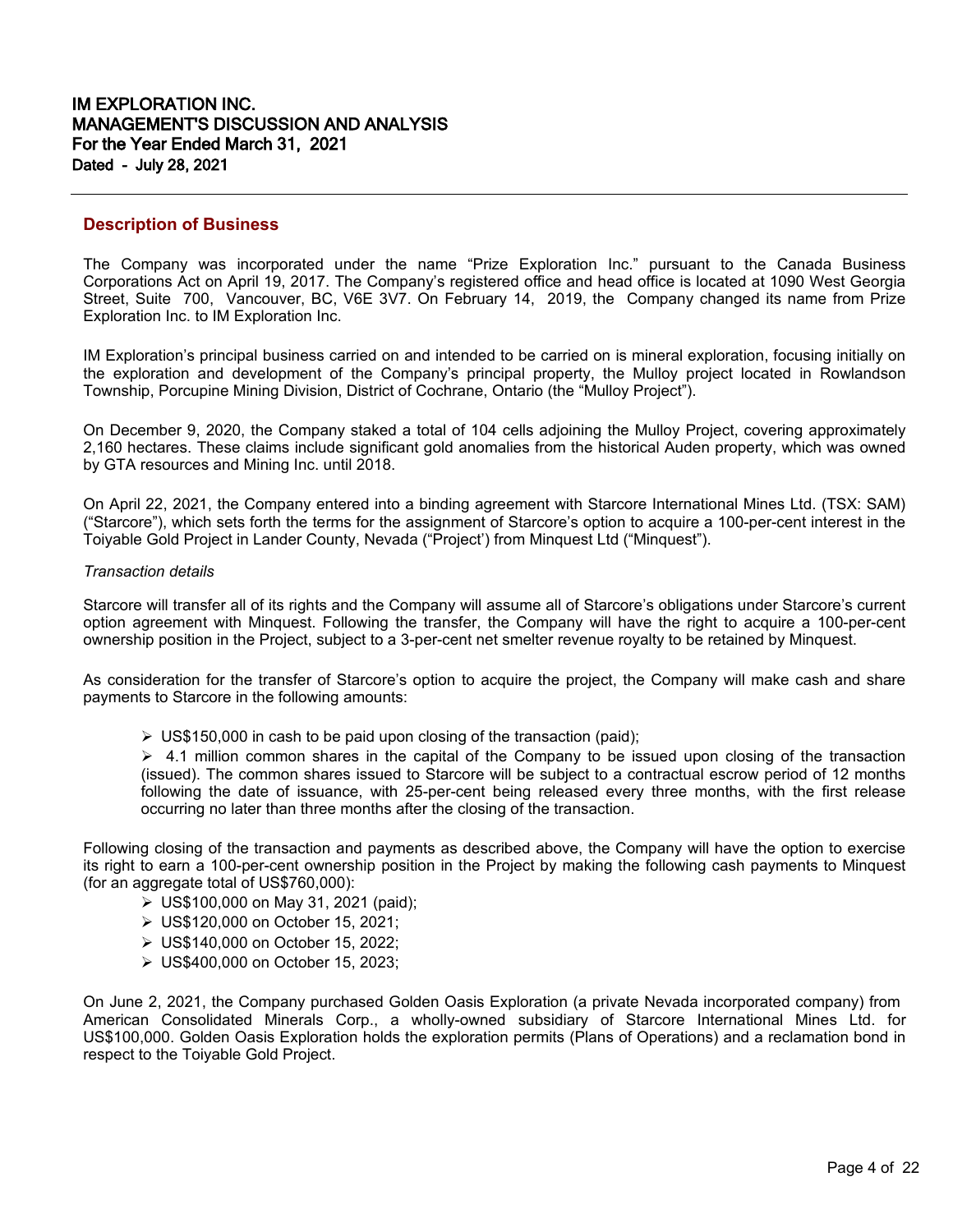### **Description of Business (continued)**

On May 17, 2021, the Company entered into a binding Letter of Intent (the "LOI") with Momentum Minerals Ltd. ("Momentum"), a private company headquartered in Vancouver, British Columbia, to acquire all the issued and outstanding shares of Momentum. On July 6, 2021, the Company completed the acquisition of Momentum pursuant to the terms of the amalgamation agreement dated June 16, 2021 among the Company, IM's wholly-owned subsidiary, 1307605 B.C. Ltd. ("IM Subco") and Momentum (the"Transaction").

From time to time the Company may also evaluate other mining projects and opportunities.

# **Overall Performance and Outlook**

The Company has no revenues, so its ability to ensure continuing operations is dependent on it completing the acquisition of its mineral property interests, its ability to obtain necessary financing to complete exploration activities thereon, and ultimately, development of and future profitable production from its mineral property interests.

At March 31, 2021, the Company had working capital of \$1,189,965 (March 31, 2020 – \$207,788). The Company had cash and cash equivalents of \$1,191,299 (March 31, 2020 - \$249,368). Working capital and cash and cash equivalents increased during the year ended March 31, 2021 due to proceeds from two private placements, as described further below.

The Company believes that it has sufficient capital to meet its ongoing operating expenses, and to continue its Phase 1 program at the Mulloy Project. Management may increase or decrease budgeted expenditures depending on exploration results and the general economic environment. See "Financial Highlights - Liquidity and Capital Resources" below.

On August 24, 2020, the Company completed a non-brokered private placement with the issuance of 6,200,000 common shares, at a price of \$0.05 per common share for gross proceeds of \$310,000. In connection with the private placement, the Company paid legal fees of \$6,032.

On March 16, 2021, certain Warrant holders exercised 13,000 warrants, each entitling the holder to receive one common share of the Company, at an exercise price per warrant of \$0.10, representing gross proceeds of \$1,300.

On March 26, 2021, the Company completed a non-brokered private placement with the issuance of 5,158,333 units, at a price of \$0.15 per unit for gross proceeds of \$773,750. Each unit comprised one common share and one common share purchase warrant, with each warrant being exercised into one additional common share for 36 months from the closing date of the private placement at an exercise price of \$0.25 per common share. The Company can accelerate the expiry of the warrants if the closing trading of the common share on the Exchange exceeds \$0.50 for 10 consecutive trading days at any time following the date of issuance. The warrants will expire on the date which is 30 business days following the date a press release is issued by the Company announcing the reduced warrant term. No value has been allocated to the warrants issued.

The Company's primary business objective is to explore the Mulloy Project. In furtherance of this objective, the Company has an option to acquire a 90% undivided interest in and to the Mulloy Project by paying certain consideration and completing a feasibility study (see "Exploration and Projects" below).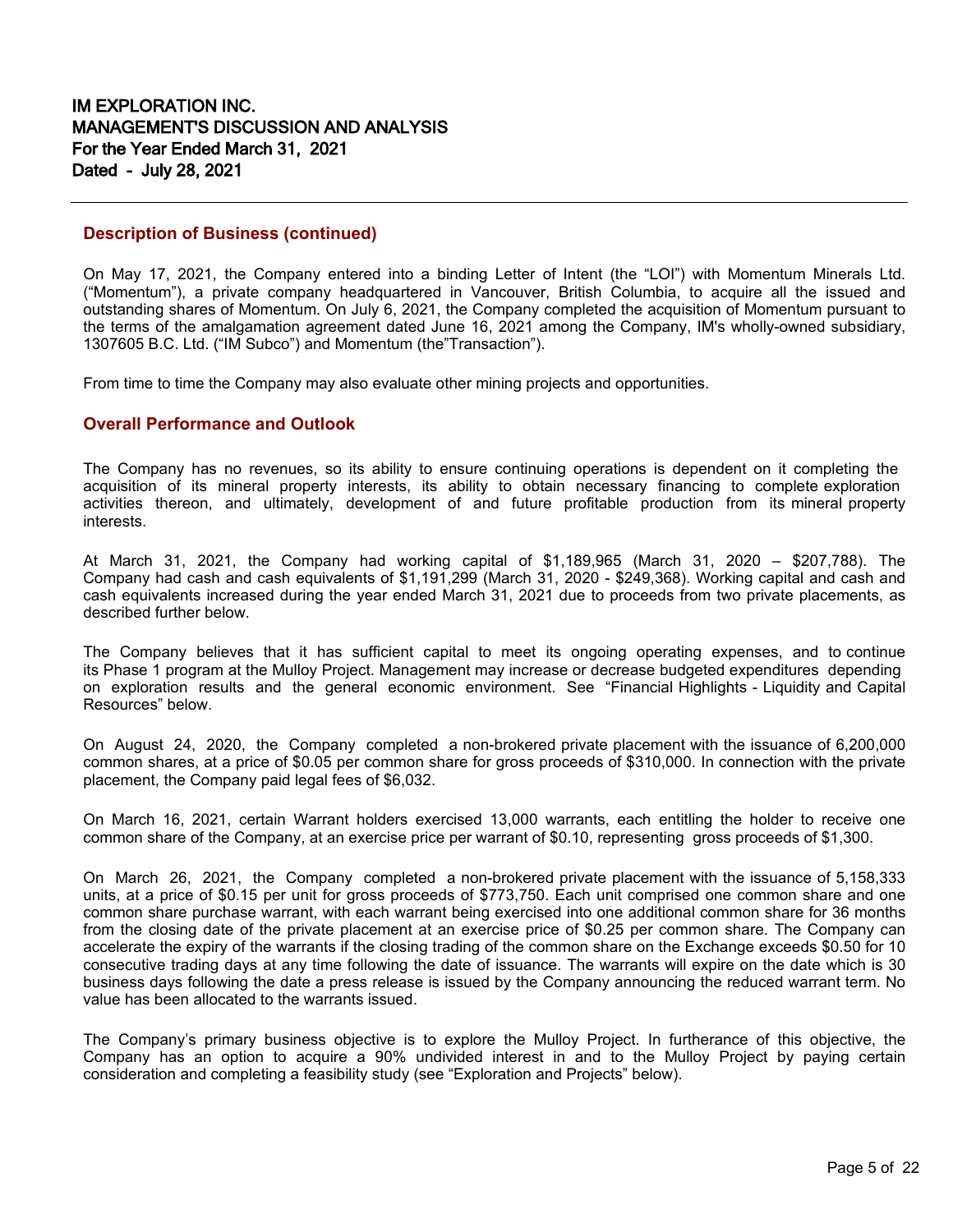### **Overall Performance and Outlook (continued)**

For the Company to achieve this primary objective, its ancillary business objectives include: completion of an initial public offering of Common Shares (the "IPO" or the "Offering") (completed); and the completion of the Phase 1 recommended work program on the Mulloy Project at an estimated cost of approximately \$125,200, as described in the technical report dated effective March 15, 2019 in respect of the Mulloy Project (the "Technical Report") (in progress).

The Company completed permitting in September 2019 and has commenced Phase 1 of the recommended program, and will conduct further exploration (including Phase 2, if warranted) depending upon the results of such program. In addition, the Company may seek to acquire additional exploration stage properties should a property of interest become available to it.

# **Exploration and Projects**

### **Mulloy Project**

This asset of the Company consists of its option to acquire a 90% undivided interest in the Mulloy Project located near Cochrane, Ontario (the "Property").

Pursuant to an option agreement dated effective November 30, 2017 among IM Exploration (then called Prize Exploration Inc.) and three optionors of the Mulloy Project (the "Option Agreement"), for IM Exploration to exercise its option to acquire the 90% interest in the Mulloy Project it must fulfill the following requirements:

- 1. pay \$5,000 to each optionor within 10 calendar days of the execution of the Option Agreement for an aggregate payment to the optionors of \$15,000 (paid);
- 2. issue 100,000 Common Shares to each optionor upon completion of the IPO, for an aggregate issuance to the optionors of 300,000 Common Shares (issued); and
- 3. complete a feasibility study in respect of the Mulloy Project.

Should the Company exercise its option, then pursuant to the terms of the Option Agreement, the optionors will form a joint venture with IM Exploration in respect of the Mulloy Project and will retain a 2% net smelter royalty ("NSR") on the Mulloy Project. The Company will have the option, exercisable at any time, to reduce the NSR to 1% upon payment to the optionors in the aggregate amount of \$1,000,000.

During most of the fiscal year 2021, no work was performed at the Mulloy Project due to several factors, including COVID-19, First Nations issues, and off-season for exploration. However, the Company did stake additional claims contiguous with the Mulloy Project, as well as carrying out a data compilation in respect of the project area.

Previously, two conductors were identified from a 2019 geophysical survey.

The first conductor ("Conductor A") is coincident with a strong magnetic high and is interpreted to be associated with a potential iron formation. In the vicinity of the Property, iron formations can be associated with base metal and gold mineralization. The conductor extends roughly east-west across the entire survey area (500 metres) and remains open at both ends.

The second conductor ("Conductor B") shows a slightly weaker response with no significant magnetic correlation. The lack of a magnetic response would suggest that Conductor B represents a graphite target. Conductor B runs parallel to Conductor A for approximately 200 metres and remains open to the west of the survey area.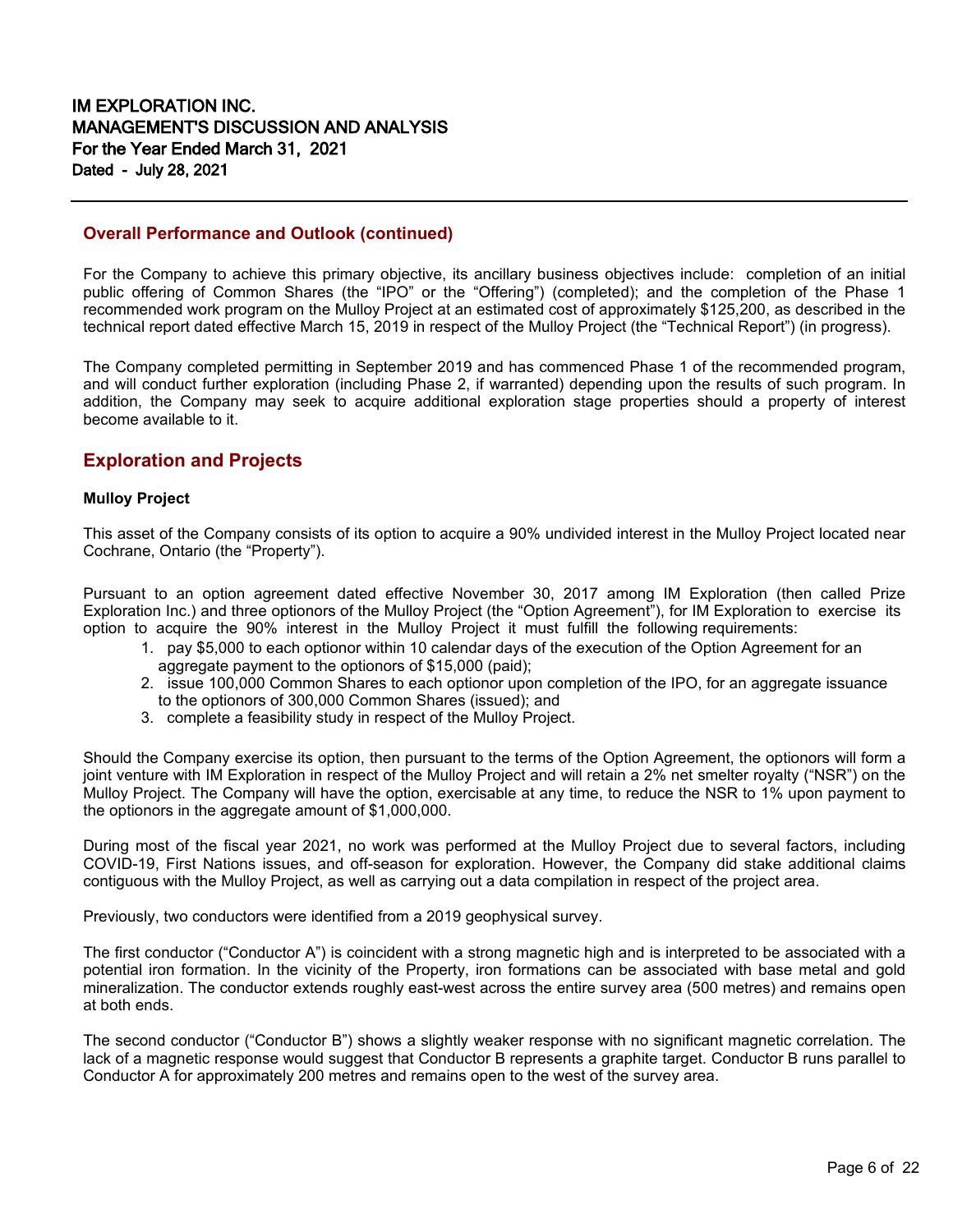Further exploratory sampling and drilling would be required before the Company can confirm these interpretations. As previously indicated, management and the board of directors are considering, among other things, the nature and scope of any further exploration activities at the Mulloy Project.

In July 2020, the Company distributed banked work credits on the cells comprising the original Mulloy Project. No additional work prior to August 13, 2021 is required to keep those cells good standing.

During the fiscal year ended March 31, 2021, the Company staked a total of 104 cells adjoining the Property, covering approximately 2,160 hectares. The Company's primary technical consultants completed an in-depth data compilation and analysis with respect to the Mulloy Project and surrounding vicinity, in order to define targets for potential 2021 exploration efforts at the Mulloy Project.

The additional land staked during the fiscal year ended March 31, 2021 will not expire until November / December 2022.

The Technical Report recommended a budget of approximately \$325,200 to carry out the proposed work programs at the Mulloy Project.

| <b>Plans for the Mulloy Project</b>                                                                                                                                                            | <b>Planned Expenditures</b><br>(approx.) |
|------------------------------------------------------------------------------------------------------------------------------------------------------------------------------------------------|------------------------------------------|
| Phase 1 - Vertical Drilling & Geophysical Survey<br>Conduct a small geophysical grid survey.<br>Drilling of two vertical holes to test the original graphite zone<br>from historical drilling. | \$125,200                                |
| <b>Subtotal</b>                                                                                                                                                                                | \$125,200                                |
| Phase 2 - Exploration Drilling<br>Dependent on the success of Phase 1, a drilling campaign of<br>approximately 900 metres across the Mulloy Project.                                           | \$200,000                                |
| <b>Subtotal</b>                                                                                                                                                                                | \$200,000                                |
| <b>Total Phase 1 and 2</b>                                                                                                                                                                     | \$325,200                                |

### **Qualified Person**

Case Lewis, P.Geo. is the Company's designated Qualified Person within the meaning of National Instrument 43-101 *Standards of Disclosure for Mineral Projects* and has reviewed and approved the scientific and technical content reproduced in this MD&A.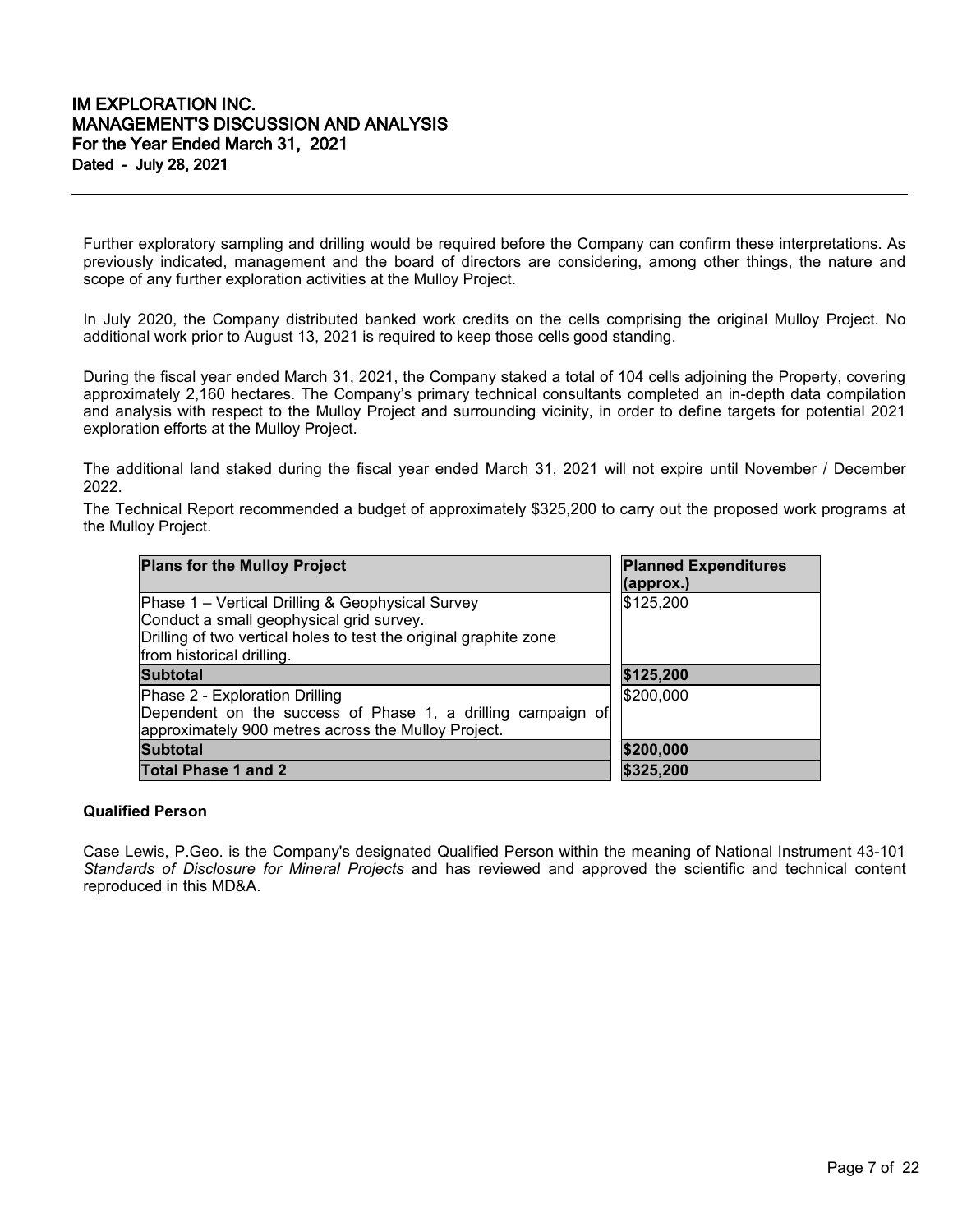# **Trends**

The Company is a mineral exploration company, focused on the exploration of the Mulloy Project in Ontario, Canada, and the acquisitions of other mineral exploration properties, should such acquisitions be consistent with the objectives and acquisition criteria of the Company.

The Company's future performance and financial success is largely dependent upon the extent to which it can discover mineralization and the economic viability of developing its properties. The development of assets may take years to complete and the resulting income, if any, is difficult to determine with any certainty. The Company lacks mineral resources and mineral reserves and to date has not produced any revenues. The sales value of any minerals discovered by the Company is largely dependent upon factors beyond its control, such as the market value of the commodities produced.

Current global economic conditions and financial markets, although recently strong, remain fragile and susceptible to unexpected volatility, and are likely to be so for the foreseeable future. There are also significant uncertainties regarding the price of graphite and other minerals and the availability of equity financing for the purposes of mineral exploration and development. The Company's future performance is largely tied to the development of its current mineral property interest and the overall financial markets.

Future volatility of financial markets as well as any instability of the global economy may result in the Company having difficulties raising equity financing for the purposes of mineral exploration and development, particularly without excessively diluting present shareholders of the Company. In this regard, the Company's strategy is to explore the Mulloy Project and seek out other prospective resource properties to acquire, while monitoring the global markets and seeking out financing, if and when available, upon terms acceptable to the Board of Directors. The Company believes this focused strategy will enable it to best manage its capital markets needs while maintaining momentum on key business initiatives.

# **Off-Balance-Sheet Arrangements**

As of the date hereof, the Company does not have any off-balance-sheet arrangements.

# **Proposed Transactions**

Aside from the agreement to acquire a 100% interest in the Toiyable Gold Project together with purchase of Golden Oasis Exploration for the exploration permits and the reclamation bond in respect to the Toiyable Gold Project and the 100% acquisition of Momentum Minerals Ltd (see page 4 for details), the Company does not have any proposed asset or business acquisitions or dispositions as at March 31, 2021 other than as disclosed elsewhere in this MD&A.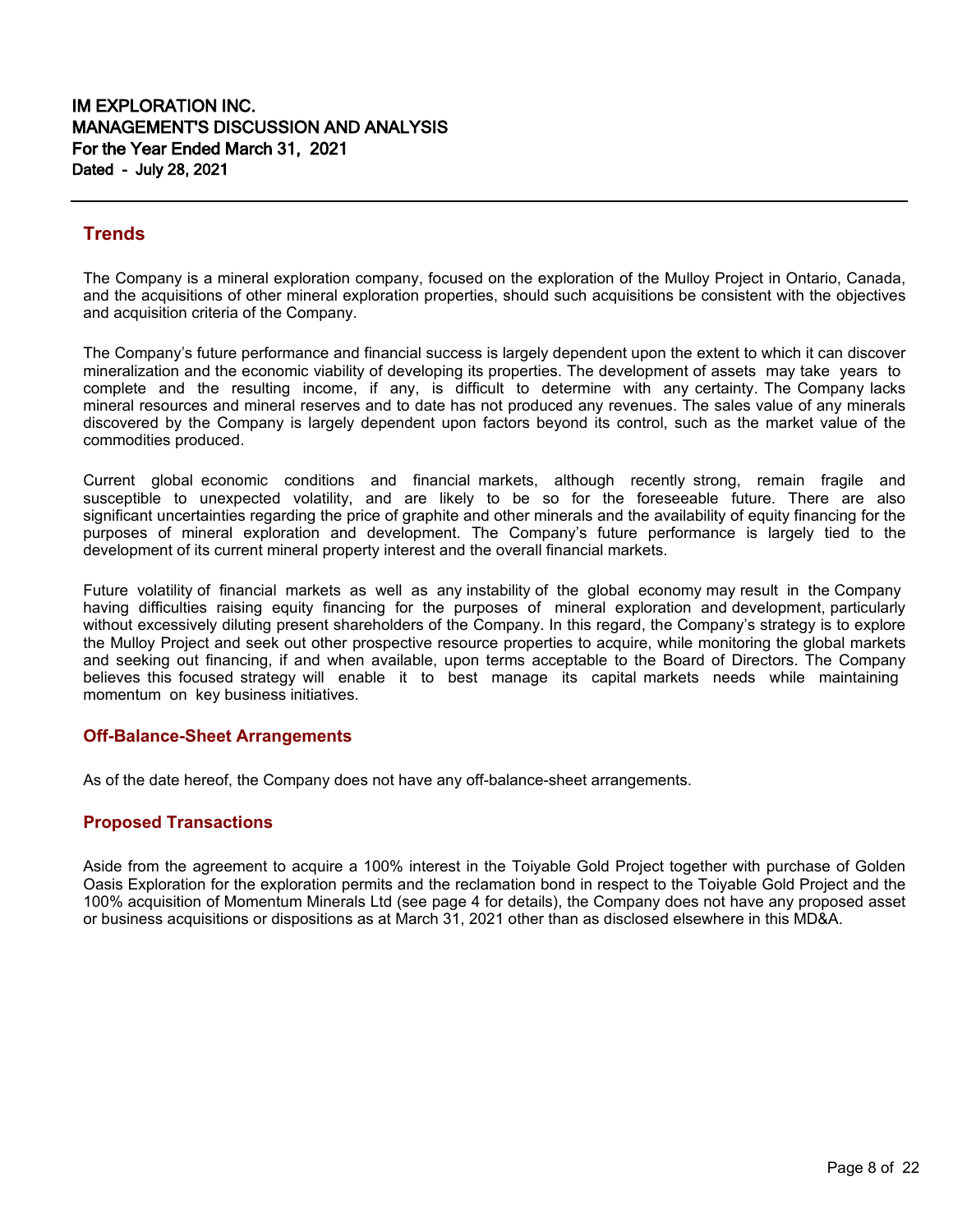## **Environmental Contingency**

The Company's exploration activities are subject to various government laws and regulations relating to the protection of the environment, and all phases of the Company's operations are subject to environmental regulation in the Province of Ontario. These environmental regulations are continually changing and generally becoming more restrictive. The Company plans to maintain a policy of operating its business in compliance with all environmental regulations. The Company does not believe that it has any significant environmental obligations in the near future.

## **Selected Annual Financial Information**

The following is selected financial data derived from the audited annual financial statements of the Company as at March 31, 2021, 2020 and 2019, and for the years then ended.

|                                  | Years ended |         |               |
|----------------------------------|-------------|---------|---------------|
|                                  | Mar 31      | Mar 31  | <b>Mar 31</b> |
|                                  | 2021        | 2020    | 2019          |
|                                  | \$          | \$      | \$            |
| <b>Financial Results</b>         |             |         |               |
| Net loss for the year            | 84,814      | 158,343 | 116,695       |
| Basic and diluted loss per share | 0.01        | 0.02    | 0.02          |
| <b>Financial Position</b>        |             |         |               |
| <b>Working Capital</b>           | 1,189,965   | 207,788 | 111,495       |
| <b>Total Assets</b>              | 1,300,266   | 339,282 | 246,937       |
| Deficit                          | 406,633     | 321,819 | 163,476       |

# **Selected Quarterly Financial Information**

A summary of selected financial information of the Company for the most recent eight fiscal quarters are as follows:

|                           | Total   | Loss (income) |           |
|---------------------------|---------|---------------|-----------|
|                           | Revenue | Total         | Per Share |
| <b>Three Months Ended</b> | \$      | \$            | \$        |
| 31. March 2021            | Nil     | 42,478        | 0.00      |
| 31. December 2020         | Nil     | 14,859        | 0.00      |
| 30. September 2020        | Nil     | 18,861        | 0.00      |
| 30. June 2020             | Nil     | 8,616         | 0.00      |
| 31. March 2020            | Nil     | 78,929        | 0.01      |
| 31. December 2019         | Nil     | 21,673        | 0.00      |
| 30. September 2019        | Nil     | 40,848        | 0.00      |
| 30. June 2019             | Nil     | 16,893        | 0.00      |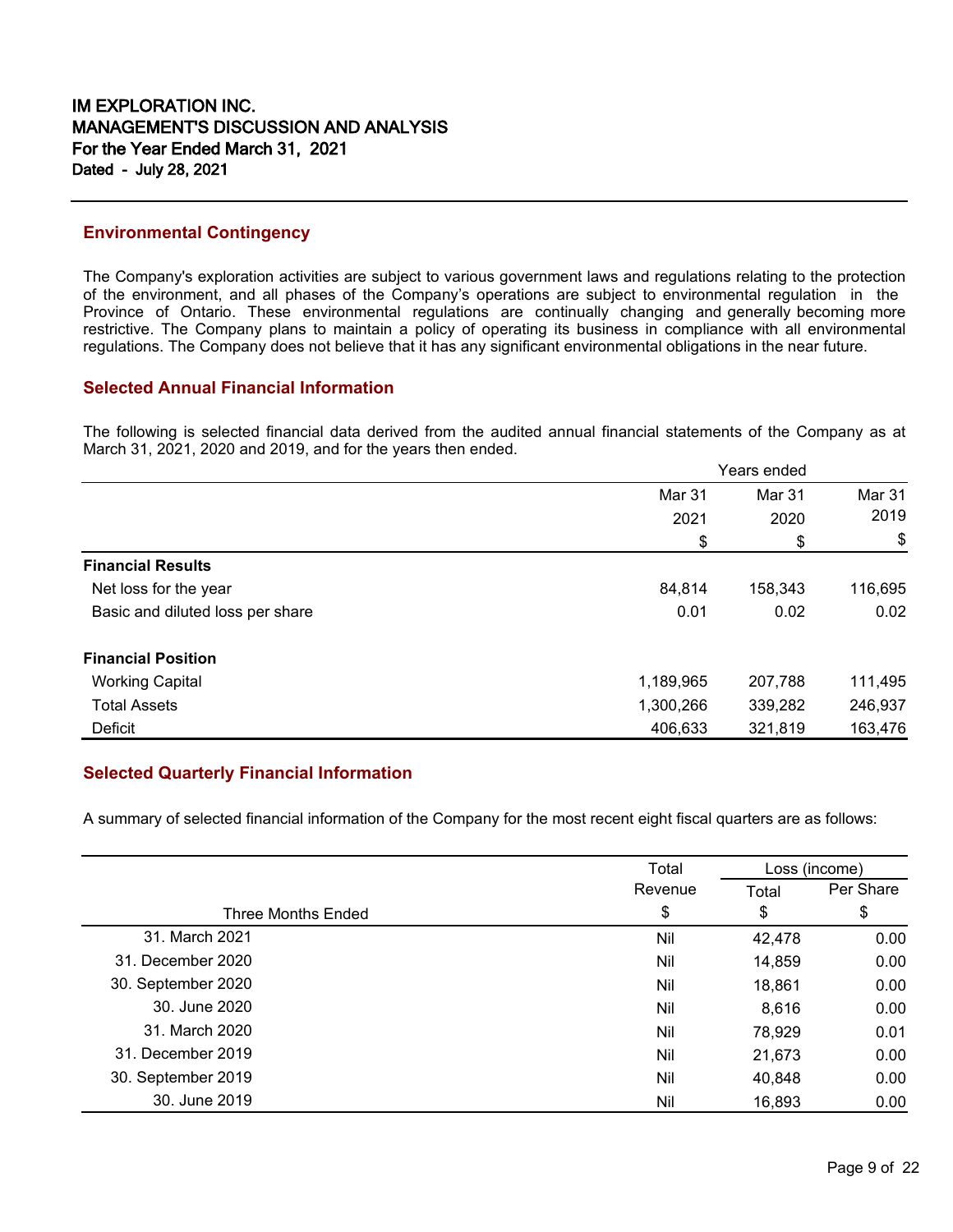## **Selected Quarterly Financial Information**

 $\triangleright$  The net loss for the three months ended March 31, 2021, consisted primarily of: (i) professional fees of \$28,254; (ii) consulting fees of \$5,254; and (iii) corporate communications of \$2,117. During this period the Company completed a non-brokered private placement.

 $\triangleright$  The net loss for the three months ended December 31, 2020, consisted primarily of: (i) professional fees of \$8,621 and (ii) filing fees of \$5,010.

 $\triangleright$  The net loss for the three months ended September 30, 2020, consisted primarily of: (i) professional fees of \$4,899; (ii) filing fees of \$8,551; and (iii) management services of \$3,738. During this period the Company completed a non-brokered private placement.

 $\triangleright$  The net loss for the three months ended June 30, 2020, consisted primarily of: (i) professional fees of \$3,840 and (ii) filing fees of \$3,335.

 $\triangleright$  The net loss for the three months ended March 31, 2020, consisted primarily of: (i) professional fees of \$60,144; (ii) filing fees of \$5,864; and (iii) share-based payments of \$11,922.

 $\triangleright$  The net loss for the three months ended December 31, 2019, consisted primarily of: (i) professional fees of \$2,006; (ii) filing fees of \$3,528; and (iii) share-based payments of \$12,928.

 The net loss for the three months ended September 30, 2019, consisted primarily of: (i) professional fees of \$23,441; (ii) filing fees of \$9,795; and (iii) share-based payments of \$7,500. During this period the Company planned exploration activities.

 $\triangleright$  The net loss for the three months ended June 30, 2019, consisted primarily of: (i) professional fees credit of \$58,355; (ii) filing fees of \$16,246; (iii) share-based payments of \$31,652 and (iv) one-time bonus of \$23,000. During this period the Company completed its IPO.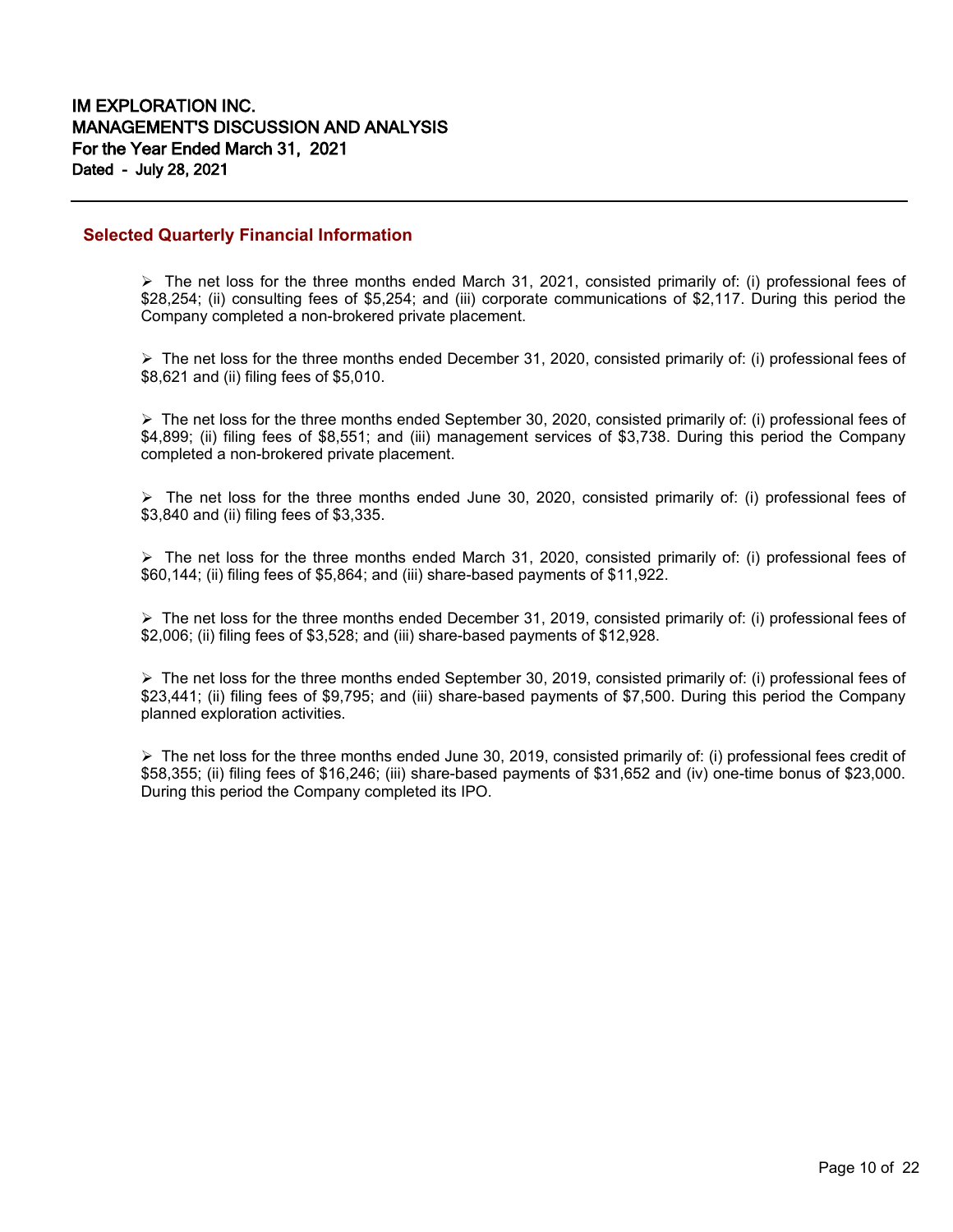# **Discussion of Operations**

### **Financial Performance**

#### For the three months ended March 31, 2021, compared to the three months ended March 31, 2020.

IM Exploration's net loss totaled \$42,478 for the three months ended March 31, 2021, with basic and diluted loss per share of \$0.00. This compares with a net loss of \$78,929 for the three months ended March 31, 2020, with basic and diluted loss per share of \$0.01. The decrease in the net loss of \$36,451 was principally because:

 For the three months ended March 31, 2021, professional fees decreased by \$31,890. The decrease is primarily due to the expense of the legal fees for preparation of documents for the IPO recorded during the three months ended March 31, 2020.

 $\triangleright$  For the three months ended March 31, 2021, share-based payments were \$nil compared to \$11,922 for during the three months ended March 31, 2020.

#### For the fiscal year ended March 31, 2021, compared to the fiscal year ended March 31, 2020.

IM Exploration's net loss totaled \$84,814 for the fiscal year ended March 31, 2021, with basic and diluted loss per share of \$0.01. This compares with a net loss of \$158,343 for the fiscal year ended March 31, 2020, with basic and diluted loss per share of \$0.02. The decrease in the net loss of \$73,529 was principally because:

 For the twelve months ended March 31, 2021, share-based payments decreased by \$64,002. The Company did not issue any share-based payment for the fiscal year ended March 31, 2021.

 For the twelve months ended March 31, 2021, \$nil was expensed as a one-time bonus compared to \$23,000 for the twelve months ended March 31, 2020. As disclosed in the Company's prospectus dated March 29, 2019 the Company's CEO and Directors received bonuses upon completion of the IPO. The Company's CEO and Directors are not otherwise paid for their roles with the Company.

 $\triangleright$  For the twelve months ended March 31, 2021, filing fees decreased by \$13,282. This decrease is due to filing and and listing fees paid related to the IPO and listing on the CSE expensed during the twelve months ended March 31, 2020.

The decreases were offset by:

 $\triangleright$  For the twelve months ended March 31, 2021, professional fees increased by \$19,743. This increase is primarily due to legal fees related to corporate activities.

 $\triangleright$  For the twelve months ended March 31, 2021, consulting fees increased by \$4,030. The consulting fees paid during the twelve months ended March 31, 2021 related to the completion of the Technical Report as well as consulting contracts for providing strategic advisory services to the Company.

 $\triangleright$  For the twelve months ended March 31, 2021, corporate communications increased by \$2,117. This increase is due to news releases issued related to corporate activities.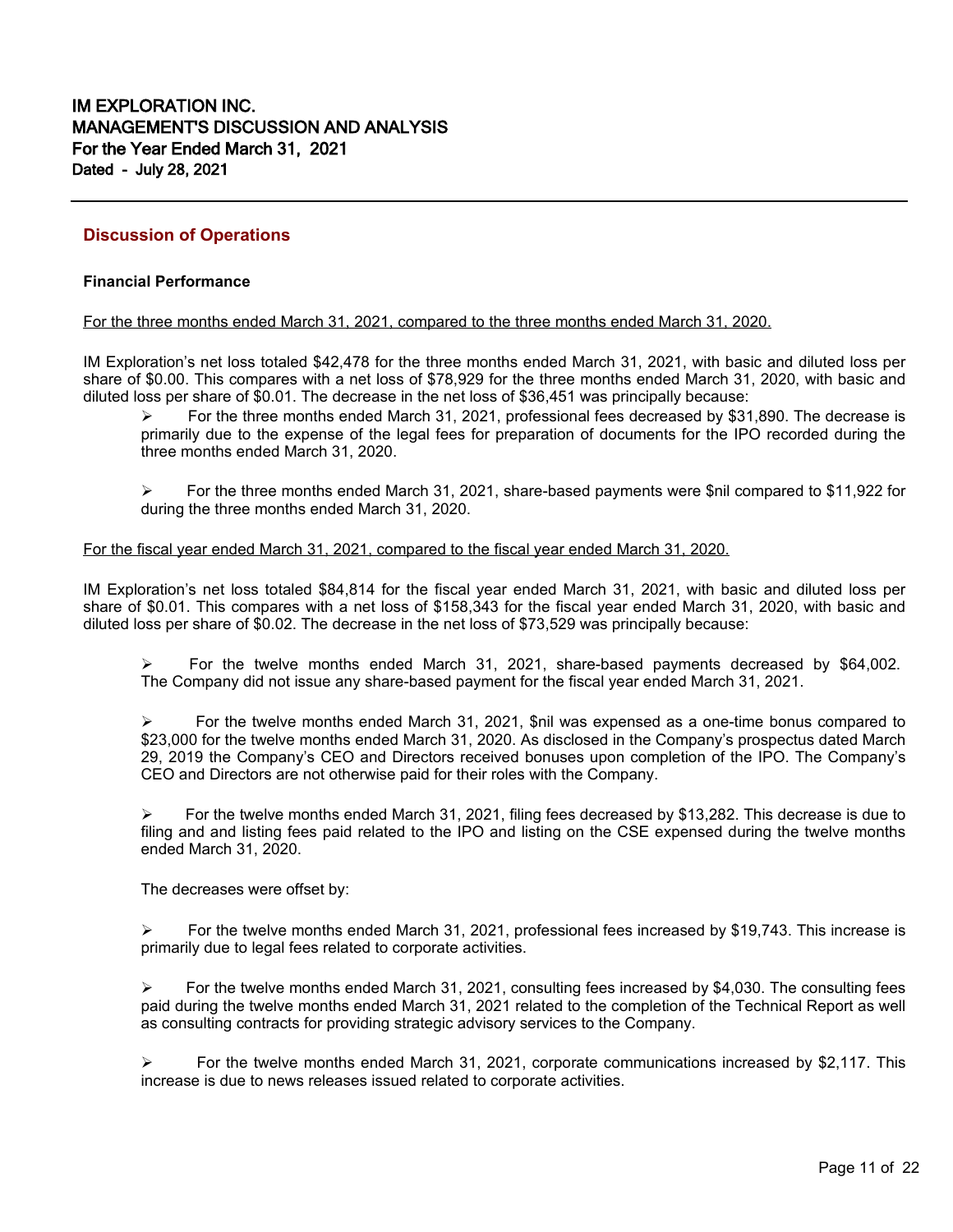#### **Cash Flow**

The Company had cash and cash equivalents of \$1,191,299 (March 31, 2020 - \$249,368). The increase in cash and cash equivalents during the twelve months ended March 31, 2021 was primarily due to cash received from the August 2020 and March 2021 non-brokered private placements, which was offset by the cash used in operating activities and exploration and evaluation expenditures.

Cash and cash equivalents used in operating activities was \$125,060 for the twelve months ended March 31, 2021. Operating activities were affected by the change in non-cash working capital balances because of a decrease in accounts payable and accrued liabilities of \$33,220 and an increase of \$19,913 in prepaid expenditures.

Cash used for investing activities was \$12,027 for the twelve months ended March 31, 2021, because of exploration and evaluation expenditures at its Mulloy Project.

Cash provided by financing activities was \$1,079,018 for the twelve months ended March 31, 2021, primarily because of net proceeds from the August 2020 and March 2021 non-brokered private placements. In addition, cash of \$1,300 was provided from the proceeds on the exercise of warrants.

#### **Liquidity and Capital Resources**

The activities of the Company - principally the acquisition, exploration and development of mineral properties are currently financed through the completion of equity offerings. There is no assurance that equity financing will be available to the Company in the amounts or at the times desired or on terms that are acceptable to the Company, if at all.

The Company has no operating revenues and therefore must utilize its funds obtained from equity financing and other financing transactions to maintain its capacity to meet ongoing exploration and operating activities. The cash resources of IM Exploration are held with major Canadian financial institutions.

The Company's uses of cash at present occur, and in the future are expected to occur, principally in two areas, namely, funding of its general and administrative expenditures and its exploration activities. Those exploration activities include the evaluation of the Toiyable Gold project and the Phase 1 of the exploration and evaluation of the Mulloy Project, as set out in the Technical Report. Under the Option Agreement, for the Company to acquire 90% of the legal and beneficial right, title and interest in and to the Mulloy Project, the Company has to complete a feasibility study. Such a study will involve exploration and data verification. Management may reassess its planned expenditures based on the degree of success of its exploration program, the Company's working capital resources, the scope of work required to advance the exploration of the Mulloy Project, and the overall condition of the financial markets.

The Company's working capital of \$1,189,965 at March 31, 2021, is anticipated to be adequate to complete the Phase 1 and Phase 2 programs recommended by the Technical Report (see "Overall Performance and Outlook" and "Exploration and Projects" above). The Company will require additional equity financing in order to complete its planned objectives.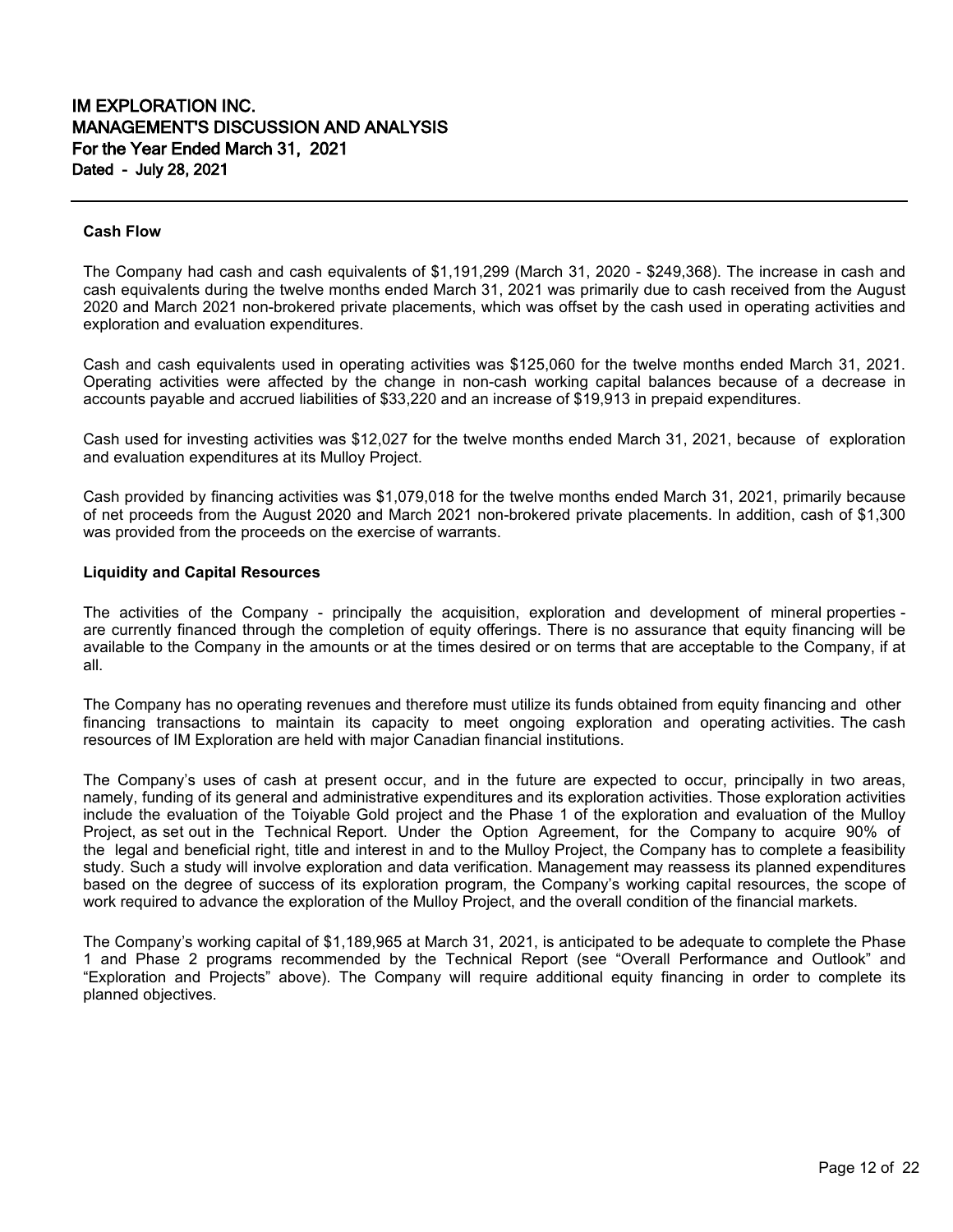## **Critical Accounting Policies and Estimates**

The details of IM Exploration's accounting policies are presented in Note 3 of the audited financial statements ended March 31, 2021. These policies are considered by management to be essential to understanding the processes and reasoning that go into the preparation of the Company's financial statements and the uncertainties that could have a bearing on its financial results.

## **Accounting Standards Issued But Not Yet Effective**

Several new accounting standards, amendments to standards, and interpretations are issued but not yet effective up to the date of issuance of the Company's financial statements. The Company is assessing the impact of their new standards but does not expect them to have a significant effect on the financial statements. Pronouncements that are not applicable or do not have a significant impact to the Company have been excluded herein.

# **Capital Risk Management**

IM Exploration's policy is to maintain a strong capital base so as to maintain investor and creditor confidence, safeguard the Company's ability to support the exploration and development of its exploration and evaluation assets and to sustain future development of the business. The capital structure of the Company consists of equity.

The Company's objective in managing capital is to maintain adequate levels of funding to safeguard the Company's ability to continue as a going concern in order to pursue the exploration and development of its mineral property interests and to maintain a flexible capital structure which will optimize the costs of capital at an acceptable risk.

The Company plans to manage its capital structure in a manner that provides sufficient funding for operational activities through funds primarily secured through equity capital obtained in private placements. There can be no assurances that the Company will be able to continue raising capital in this manner.

Although the Company has been successful at raising funds in the past through the issuance of share capital, it is uncertain whether it will be able to continue this form of financing due to the current conditions for junior mineral exploration companies. The Company makes adjustments to its management of capital in the light of changes in economic conditions and the risk characteristics of its assets, seeking to optimize its costs of capital while maintaining an acceptable level of risk.

There are no restrictions on the Company's capital and there were no changes in the Company's approach to capital management during the year.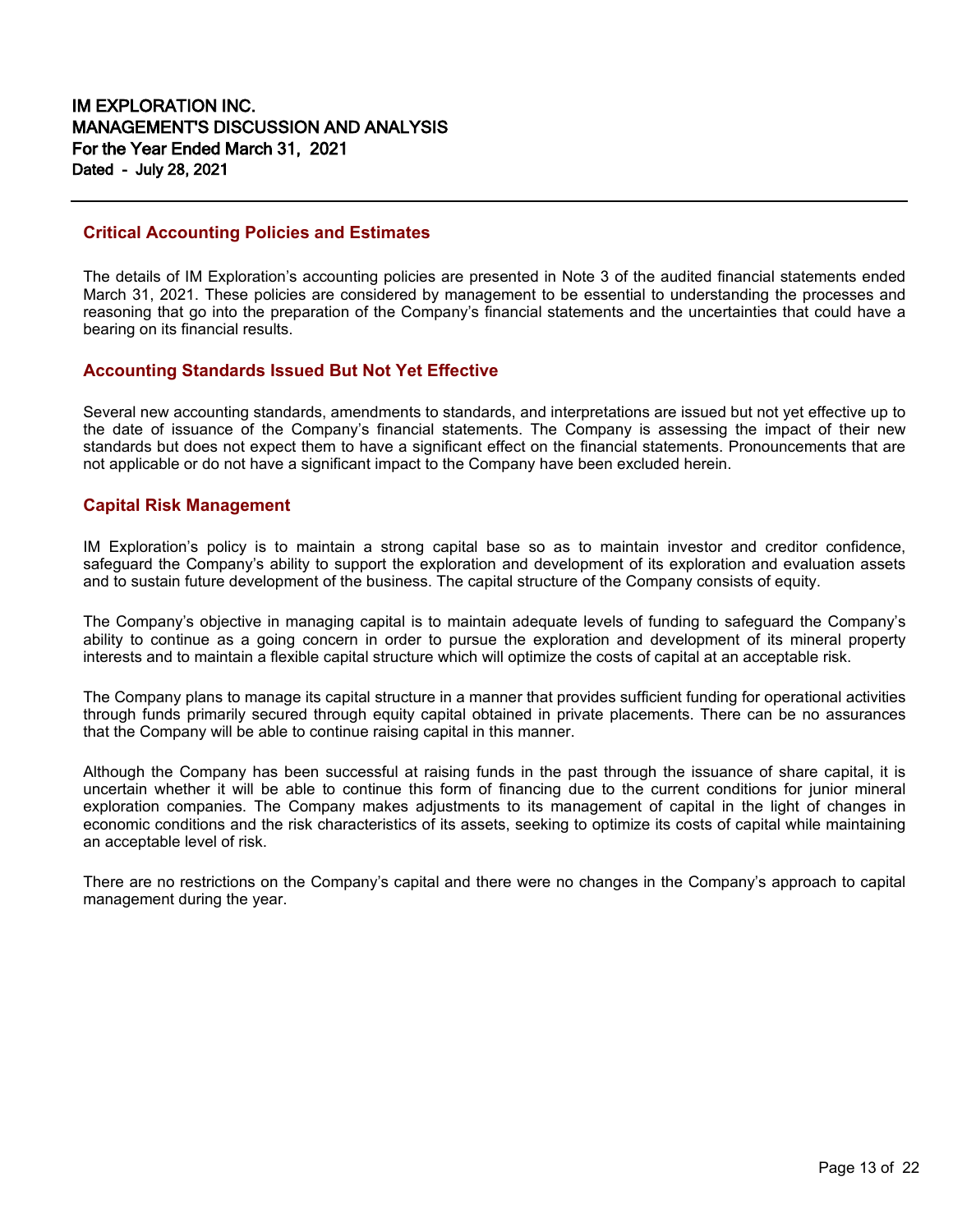#### **Financial Instrument Risk Management**

#### **Fair value**

Fair value is the amount at which a financial instrument could be exchanged between willing parties based on current markets for instruments with the same risk, principal and remaining maturity. Fair value estimates are based on present value and other valuation techniques using rates that reflect those that the Company could currently obtain, on the market, for financial instruments with similar terms, conditions and maturities.

The Company classifies the fair value of the financial instruments according to the following hierarchy based on the observable inputs used to value the instrument:

Level 1 – Unadjusted quoted prices in active markets that are accessible at the measurement date for identical, unrestricted assets or liabilities.

Level 2 – Inputs other than quoted prices included in Level 1 that are observable, either directly (i.e., as prices) or indirectly (i.e., derived from prices).

Level 3 – Prices or valuation techniques that require inputs that are both significant to fair value measurement and unobservable (i.e., supported by little or no market activity).

#### **Credit risk**

Credit risk is the risk that one party to a financial instrument will fail to discharge an obligation and cause the other party to incur financial loss. The Company's primary exposure to credit risk is on its cash and other receivable. Cash is held with the same financial institution giving rise to a concentration of credit risk. This risk is managed by using a major Canadian bank that is high credit quality financial institution as determined by rating agencies.

#### **Foreign exchange risk**

Foreign currency risk is the risk that the fair values of future cash flows of a financial instrument will fluctuate because they are denominated in currencies that differ from the respective functional currency. The Company's exposure to foreign exchange risk is minimal.

#### **Interest rate risk**

Interest rate risk is the risk that the fair value of future cash flows of a financial instrument will fluctuate because of changes in market interest rates. The Company is not exposed to significant interest rate risk.

#### **Liquidity risk**

Liquidity risk is the risk that the Company will not be able to meet its financial obligations as they fall due. The Company has a planning process in place to help determine the funds required to support the Company's normal operating requirements on an ongoing basis. Liquidity risk is consider high.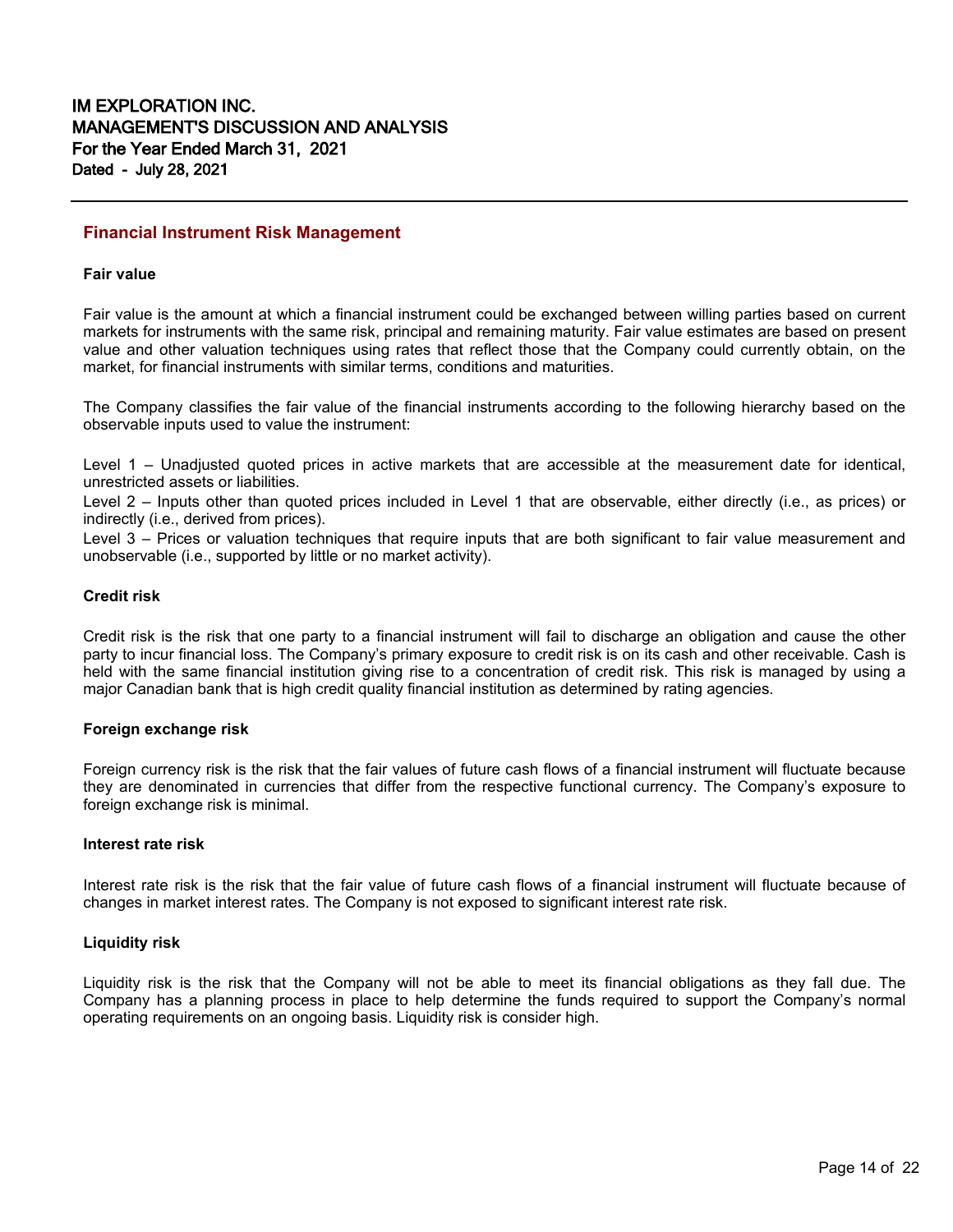## **Related Party Transactions**

Related parties include the Board of Directors and officers, close family members and enterprises that are controlled by these individuals as well as certain persons performing similar functions. Related party transactions conducted in the normal course of operations are measured at the amount agreed to by the related parties.

(a) Remuneration of directors and key management personnel:

The Company defines its key management as the Board of Directors, Chief Executive Officer and Chief Financial Officer. Remuneration of directors and key management personnel of the Company was as follows:

|                          |        | Year ended |  |
|--------------------------|--------|------------|--|
|                          | Mar 31 | Mar 31     |  |
|                          | 2021   | 2020       |  |
|                          |        | \$         |  |
| Management services (i)  | 7,654  | 3,201      |  |
| One-time bonus (ii)      | ۰      | 20,500     |  |
| Share-based compensation | -      | 64,002     |  |
|                          | 7,654  | 87,703     |  |

i) Management services are for CFO fees.

- ii) While the CEO and directors of the Company are not paid for serving in such positions, they received bonuses upon completion of the Offering as follows: Yaron Conforti - \$7,500, Joel Freudman - \$10,500 and Johnathan Dewdney - \$2,500. The amount of \$20,500 had been accrued for and is included in accounts payable and accrued liabilities as at March 31, 2020. These amounts were paid in June 2020.
- (b) The Company entered into the following transactions with related parties:

|                                                         |        | Year ended |  |
|---------------------------------------------------------|--------|------------|--|
|                                                         | Mar 31 | Mar 31     |  |
|                                                         | 2021   | 2020       |  |
|                                                         | £.     | \$         |  |
| Marrelli Support Services Inc. ("Marrelli Support") (i) |        | 14,926     |  |
|                                                         |        | 14,926     |  |

i) For the twelve months ended March 31, 2021, the Company expensed \$nil (twelve months ended March 31, 2020 - \$14,926) to Marrelli Support for bookkeeping services. Victor Hugo, former CFO of the Company, is an employee of Marrelli Support.

(c) During the year ended March 31, 2021, certain officers, directors or companies controlled by them participated in the Company's private placements and subscribed for 1,725,000 units, for total gross proceeds to the Company of \$158,750.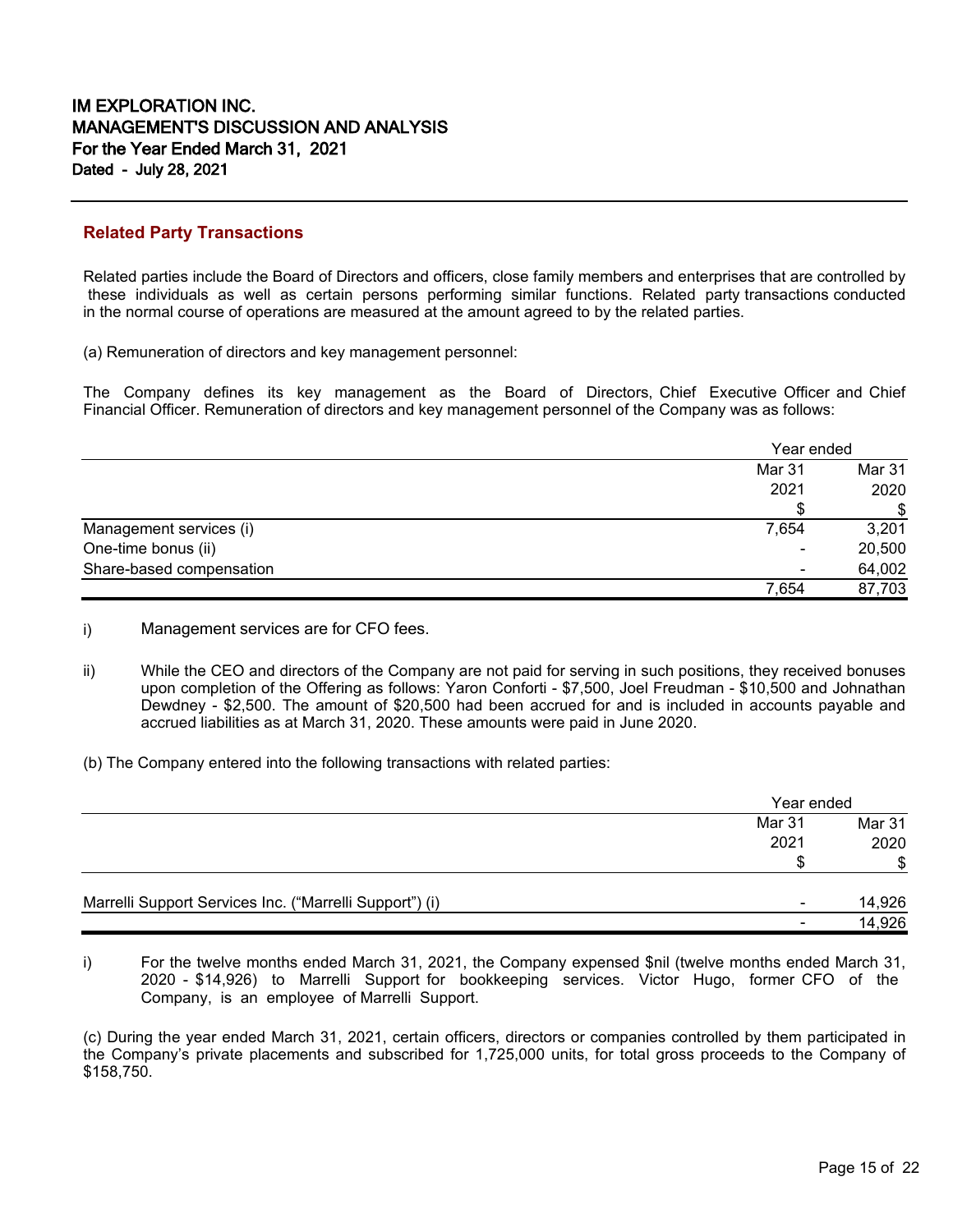# **Related Party Transactions (continued)**

(d) Insider shareholdings

None of the Company's major shareholders have different voting rights than other holders of the Common Shares.

As of March 31, 2021, directors and officers of the Company individually control of less than 10% of the total common shares outstanding. To the knowledge of the directors and officers of the Company, the remaining common shares were widely held. These holdings can change at any time at the discretion of the owner, subject to applicable escrow requirements.

# **Share Capital**

As of the date of this MD&A, the Company had 21,771,333 issued and outstanding Common Shares.

Stock options outstanding for the Company were as follows, with each stock option exercisable to acquire one Common Share:

|                             | Number of |                    | Weighted-average |
|-----------------------------|-----------|--------------------|------------------|
|                             | Options   | <b>Expiry Date</b> | exercise price   |
|                             | 700,000   | 29. May 2024       | \$0.100          |
|                             | 100,000   | 2. July 2024       | \$0.100          |
|                             | 50,000    | 1. October 2024    | \$0.090          |
| Outstanding, March 31, 2021 | 850,000   |                    | \$0.099          |
|                             |           |                    |                  |
| Exercisable, July 28, 2021  | 850,000   |                    | \$0.099          |

Warrants outstanding for the Company were as follows, with each warrant exercisable to acquire one Common Share:

|                             | Number of |                    | Weighted-average |
|-----------------------------|-----------|--------------------|------------------|
|                             | Warrants  | <b>Expiry Date</b> | exercise price   |
|                             | 387,000   | 29. May 2021       | \$0.100          |
|                             | 5,158,333 | 26. March 2023     | \$0.250          |
| Outstanding, March 31, 2021 | 5,545,333 |                    | \$0.250          |
|                             |           |                    |                  |
| Exercisable, July 28, 2021  | 5,158,333 |                    | \$0.250          |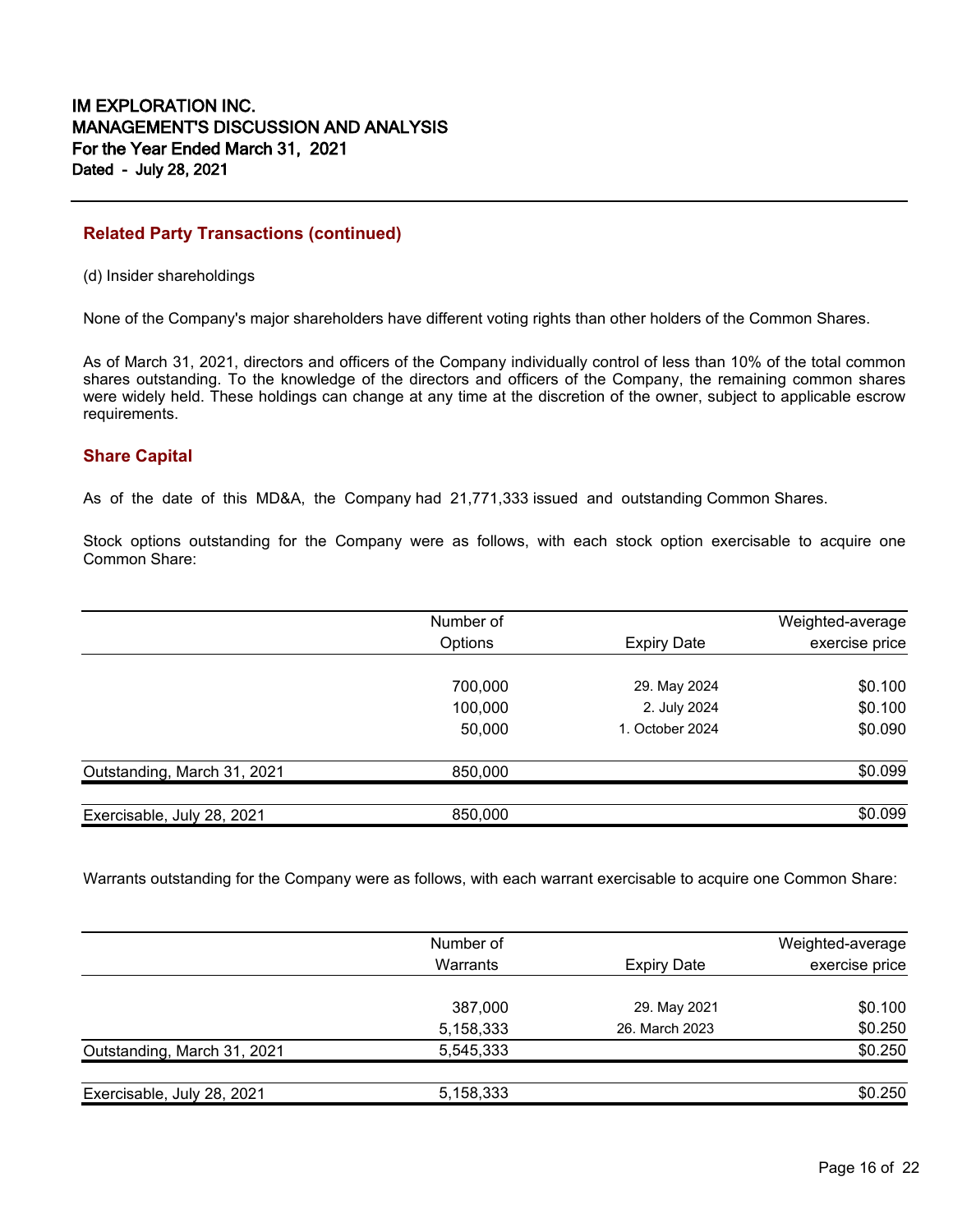### **Disclosure of Internal Controls**

Management has established processes to provide them sufficient knowledge to support representations that they have exercised reasonable diligence that (i) the Company's financial statements do not contain any untrue statement of material fact or omit to state a material fact required to be stated or that is necessary to make a statement not misleading in light of the circumstances under which it is made, as of the date of and for the periods presented by the financial statements; and (ii) the financial statements fairly present in all material respects the financial condition, results of operations and cash flows of the Company, as of the date and for the periods presented.

In contrast to the certificate required for non-venture issuers under National Instrument 52-109 *Certification of Disclosure in Issuers' Annual and Interim Filings* ("NI 52-109"), this MD&A does not include representations relating to the establishment and maintenance of disclosure controls and procedures ("DC&P") and internal control over financial reporting ("ICFR"), as defined in NI 52-109. In particular, the certifying officers of the Company are not making any representations relating to the establishment and maintenance of:

- i) controls and other procedures designed to provide reasonable assurance that information required to be disclosed by the Company in its annual filings, interim filings or other reports filed or submitted under securities legislation is recorded, processed, summarized and reported within the time periods specified in securities legislation; and
- ii) a process to provide reasonable assurance regarding the reliability of financial reporting and the preparation of financial statements for external purposes in accordance with the Company's GAAP (IFRS).

The Company's certifying officers are responsible for ensuring that processes are in place to provide them with sufficient knowledge to support the representations they are making in this MD&A. Investors should be aware that inherent limitations on the ability of certifying officers of a venture issuer to design and implement on a costeffective basis DC&P and ICFR may result in additional risks to the quality, reliability, transparency and timeliness of interim and annual filings and other reports provided under securities legislation.

# **Risks and Uncertainties**

The Company is in the business of exploring mineral properties, which is a highly speculative endeavor. An investment in Common Shares should be undertaken only by investors whose financial resources are sufficient to enable them to assume such risks and who have no need for immediate liquidity in their investments. Prospective investors should carefully consider the risk factors that have affected, and which in the future are reasonably expected to affect, the Company and its financial position and financial performance.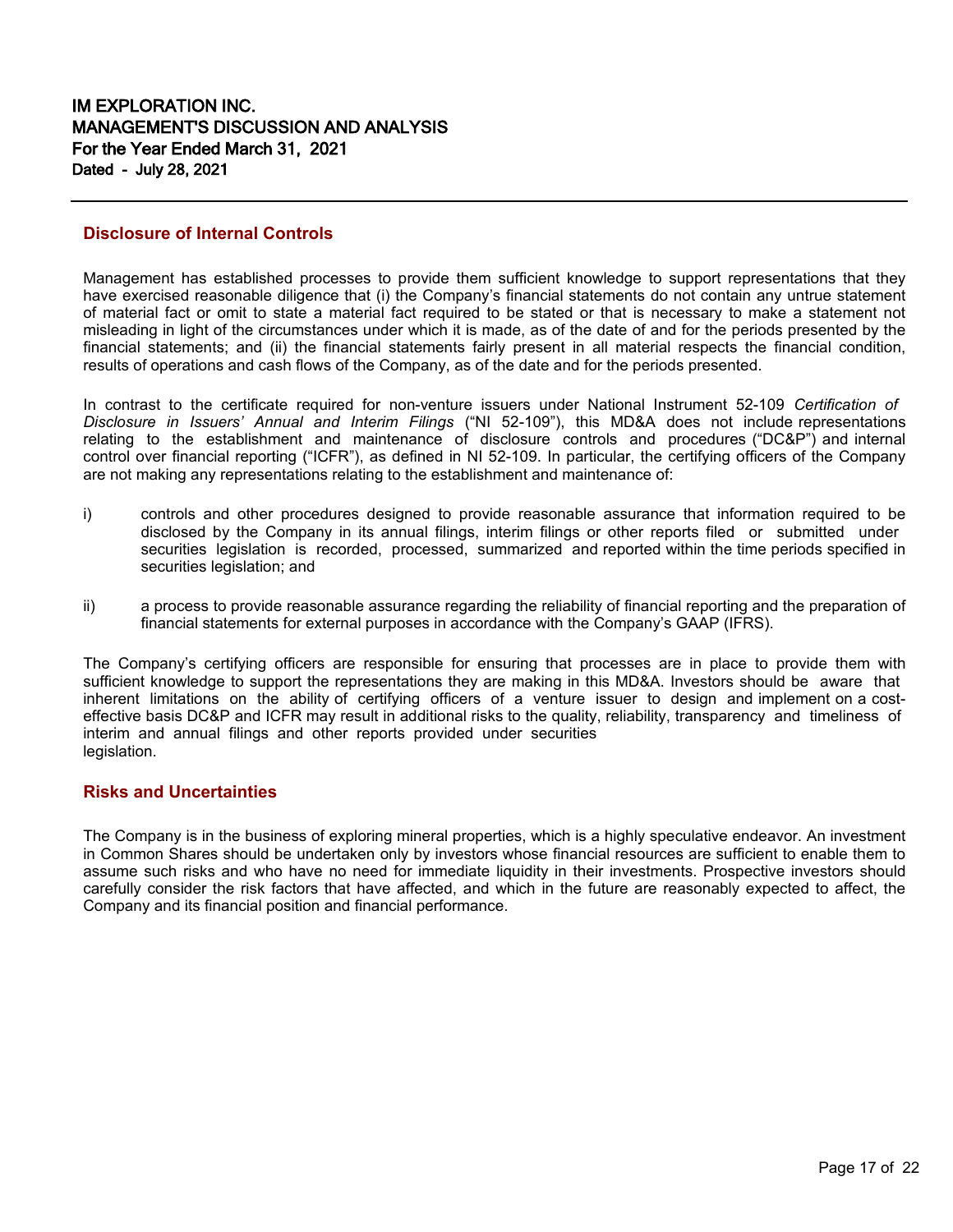### **Option Over the Property**

The Company's right to exercise its option over the Property will be dependent upon its compliance with the Option Agreement. Option payments must be made and the Feasibility Study must be completed in order to exercise the option. The Company has paid the cash payment and issued the Common Shares stipulated in the Option Agreement. There can be no assurance that the Company will be able to comply with the other provisions of the Option Agreement, including that the Company complete the Feasibility Study to exercise its option. If the Company is unable to fulfill the requirements of the Option Agreement, it is likely that it would be considered in default of such agreement and the agreement could be terminated, resulting in the loss of all rights to the Property, and the loss of all option payments made and expenditures incurred pursuant to the option to the date of termination. Failure to obtain adequate financing or to complete exploration on a timely basis could result in the loss of the Company's right to exercise the Property option.

### **Insufficient Capital**

The Company does not currently have any revenue producing operations and may, from time to time, report a working capital deficit. To maintain its activities, the Company will require additional funds which may be obtained either by the sale of equity capital or by entering into an option or joint venture agreement with a third party providing such funding. There is no assurance that the Company will be successful in obtaining such additional financing; failure to do so could result in the loss of the Company's interest in the Property.

### **Financing Risks**

The Company has no history of earnings and, due to the nature of its business, there can be no assurance that the Company will ever be profitable. The only present source of funds available to the Company is through the sale of its Common Shares. Even if the results of exploration are encouraging, the Company may not have sufficient funds to conduct the further exploration that may be necessary to determine whether or not a commercially mineable deposit exists on the Property, or any additional properties in which the Company may acquire an interest. While the Company may generate additional working capital through further equity offerings or, if applicable, through the sale or option or joint venture of its properties, there is no assurance that any such funds will be available on terms acceptable to IM Exploration, or at all. If available, future equity financing may result in substantial dilution to existing shareholders. At present it is impossible to determine what amounts of additional funds, if any, may be required.

### **Limited Operating History and Negative Operating Cash Flow**

The Company has a limited history of operations and has only conducted early-stage work on the Mulloy Project. There are no known commercial quantities of mineral reserves on the Property.

To the extent that the Company has a negative operating cash flow in future periods, the Company may need to allocate a portion of its cash reserves to fund such negative operating cash flow. The Company may also be required to raise additional funds through the issuance of equity or debt securities.

If the Company is unable to generate revenues or obtain such additional financing, any investment in the Company may be lost.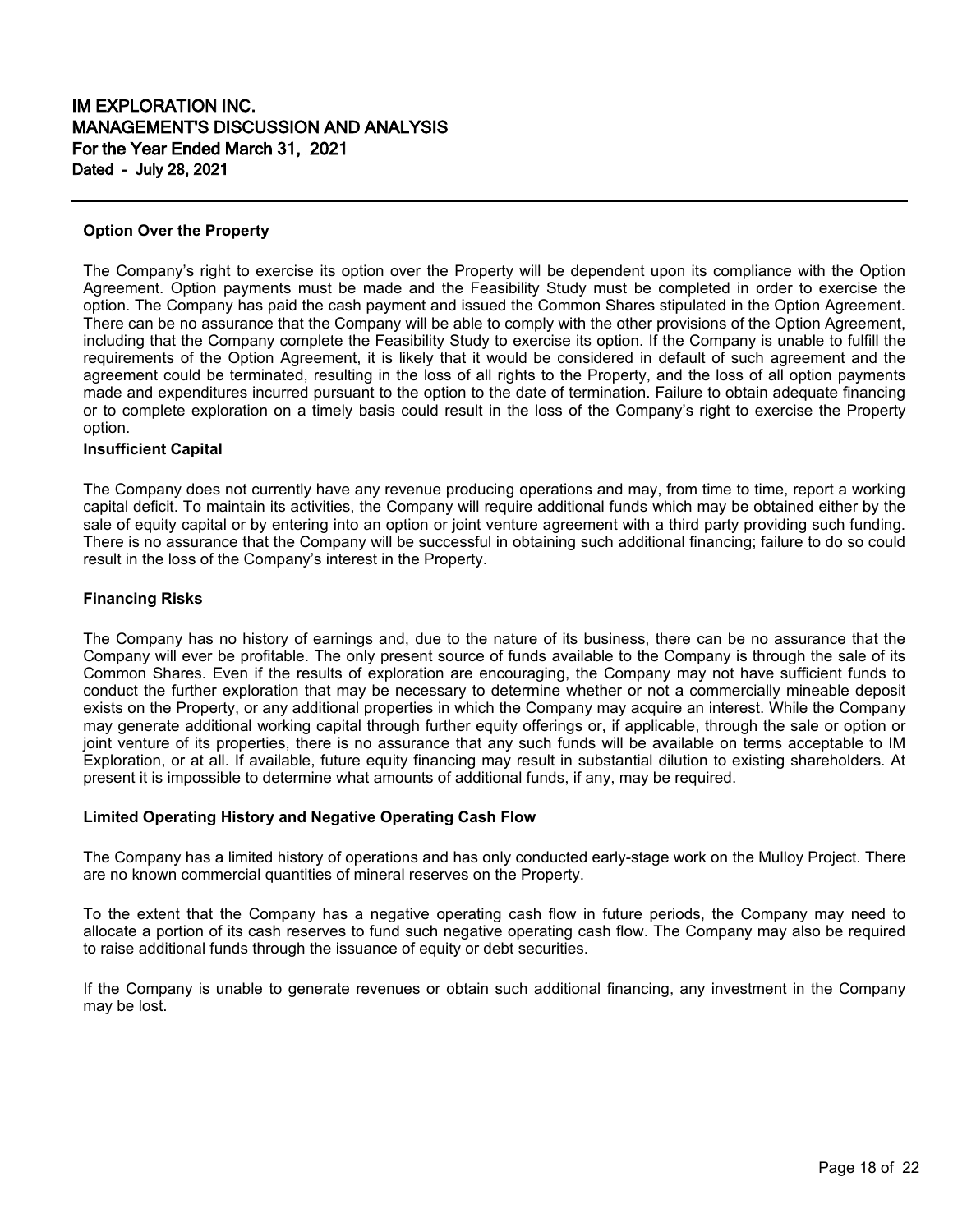#### **Price Volatility of Publicly Traded Securities**

In recent years, the securities markets in Canada and elsewhere have experienced a high level of price and volume volatility, and the market prices of securities of many companies have experienced wide fluctuations in price which have not necessarily been related to the operating performance, underlying asset values or prospects of such companies. There can be no assurance that continual fluctuations in share prices will not occur. It may be anticipated that any quoted market for the Common Shares will be subject to market trends generally, notwithstanding any potential success of the Company in exploring the Property or creating revenues, cash flow or earnings. The value of the Common Shares will be affected by such volatility.

An active public market for the Common Shares might not develop or be sustained. If an active public market for the Common Shares does not develop, the liquidity of a shareholder's investment may be limited and the share price may decline.

#### **Property Interests**

The Company does not own the mineral rights pertaining to the Property. Rather, it holds an option to acquire a 90% interest in the Property. There is no guarantee the Company will be able to raise sufficient funding in the future to undertake the Feasibility Study in order to exercise its option with respect to the Property. Furthermore, the Company's capacity to provide the Feasibility Study is uncertain. If the Company fails to undertake the Feasibility Study, the Company may lose its interest in the Property without any recourse. If IM Exploration loses or abandons its interest in the Property, there is no assurance that it will be able to acquire another mineral property of merit or that such an acquisition would be approved by the CSE. There is also no guarantee that the CSE will approve the acquisition of any additional properties by the Company, whether by way of option or otherwise, should the Company wish to do so.

In the event that IM Exploration acquires a 90% interest in the Property, there is no guarantee that title to the Property will not be challenged or impugned. The Company's mineral property interests may be subject to prior unregistered agreements or transfers, or aboriginal or indigenous land claims, or title may be affected by undetected defects. Land surveys have not been carried out on the Property; therefore, the Property's existence and area could be in doubt. Until competing interests in the mineral lands have been determined, the Company can give no assurance as to the validity of title of the Company to those lands or the size of such mineral lands.

### **First Nations Land Claims**

First Nations rights may be claimed on Crown properties or other types of tenure with respect to which mining rights have been conferred. The Supreme Court of Canada's 2014 decision in Tsilhqot'in Nation v. British Columbia marked the first time in Canadian history that a court has declared First Nations title to lands outside of reserve land. The Property may now or in the future be the subject of aboriginal or indigenous land claims. The legal nature of aboriginal land claims is a matter of considerable complexity. The impact of any such claim on the Company's ownership interest in the Property cannot be predicted with any degree of certainty and no assurance can be given that a broad recognition of aboriginal rights in the area in which the Property is located, by way of a negotiated settlement or judicial pronouncement, would not have an adverse effect on the Company's activities. Even in the absence of such recognition, the Company may at some point be required to negotiate with and seek the approval of holders of aboriginal interests in order to facilitate exploration and development work on the Property, and there is no assurance that the Company will be able to establish a practical working relationship with any First Nations in the area which would allow it to ultimately develop the Property. The Property is under the care of Constance Lake First Nation, and therefore Aboriginal Consultation is required prior to work on the Property, according to the Mining Act (Ontario). To date, the Company has had preliminary negotiations with Constance Lake First Nation but has not entered into any formal agreement or understanding regarding future exploration at the Property.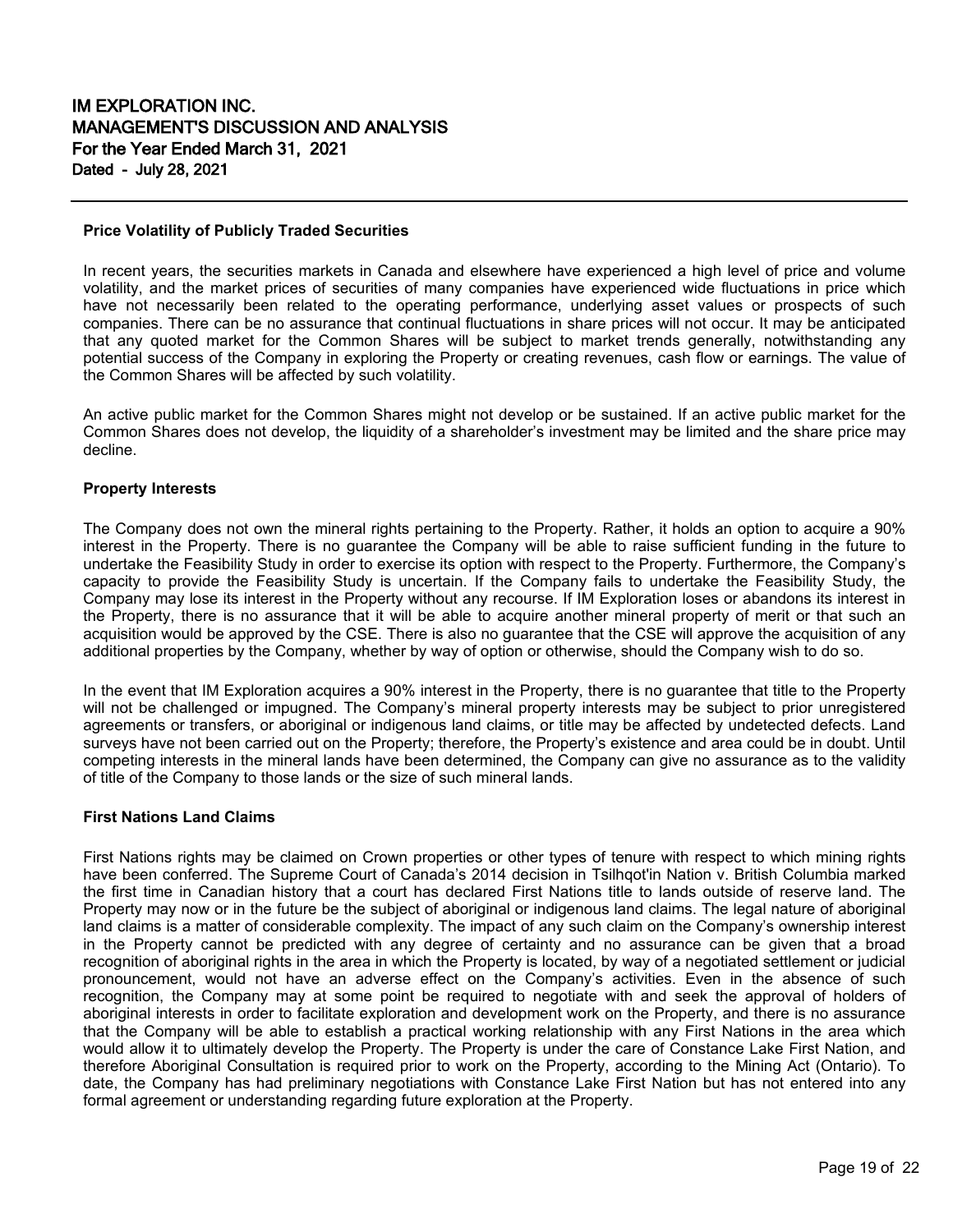#### **Exploration and Development**

Resource exploration and development is a speculative business, characterized by a number of significant risks including, among other things, unprofitable efforts resulting not only from the failure to discover mineral deposits but also from finding mineral deposits that, though present, are insufficient in quantity and quality to return a profit from production. The Property is considered to be in the early exploration and development stage. At present, no mineral resources have been identified at the Property. There is no certainty that further exploration and development will result in the identification of indicated or measured resources, or probable or proven reserves, at the Property, or that if any mineral resources or reserves are defined at the Property that the anticipated tonnages and grades will be achieved or that the indicated level of recovery will be realized.

The marketability of minerals acquired or discovered by the Company may be affected by numerous factors which are beyond the control of the Company and which cannot be accurately predicted, such as market fluctuations, the proximity and capacity of milling facilities, mineral markets and processing equipment and such other factors as government regulations, including regulations relating to royalties, allowable production, importing and exporting of minerals, and environmental protection, the combination of which factors may result in the Company not receiving an adequate return of investment capital.

There is no assurance that the Company's mineral exploration and development activities will result in any discoveries of commercial bodies of ore on the Property or elsewhere. The long-term profitability of the Company's operations will in part be directly related to the costs and success of its exploration programs, which may be affected by a number of factors. Substantial expenditures are required to establish reserves through drilling and to develop the mining and processing facilities and infrastructure at any site chosen for mining. Although substantial benefits may be derived from the discovery of a major mineralized deposit, no assurance can be given that minerals will be discovered in sufficient quantities to justify commercial operations or that funds required for development can be obtained on a timely basis.

#### **Uninsurable Risks**

In the course of exploration and development of mineral properties, certain risks may occur, including in particular unexpected or unusual geological operating conditions such as rock bursts, cave-ins, fires, flooding and earthquakes. It is not always possible to fully insure against such risks and the Company may decide not to take out insurance against such risks as a result of high premiums or other reasons. Should such liabilities arise, they could reduce or eliminate any future profitability by the Company and result in increasing costs and a corresponding decline in the value of the Common Shares.

#### **Environmental Laws and Regulations**

Environmental laws and regulations may affect the operations of the Company. These laws and regulations set various standards regulated certain aspects of health and environmental quality. They provide for penalties and other liabilities for the violation of such standards and establish, in certain circumstances, obligations to rehabilitate current and former facilities and locations where operations are or were conducted. The permission to operate can be withdrawn temporarily where there is evidence of serious breaches of health and safety standards, or even permanently in the case of extreme breaches. Significant liabilities could be imposed on the Company for damages, clean-up costs or penalties in the event of certain discharges into the environment, environmental damage caused by previous owners of acquired properties, or non-compliance with environmental laws or regulations. The Company intends to minimize risks by taking steps to ensure compliance with environmental, health and safety laws and regulations and operating to applicable environmental standards. There is a risk that environmental laws and regulations may become more onerous, making the Company's operations more expensive.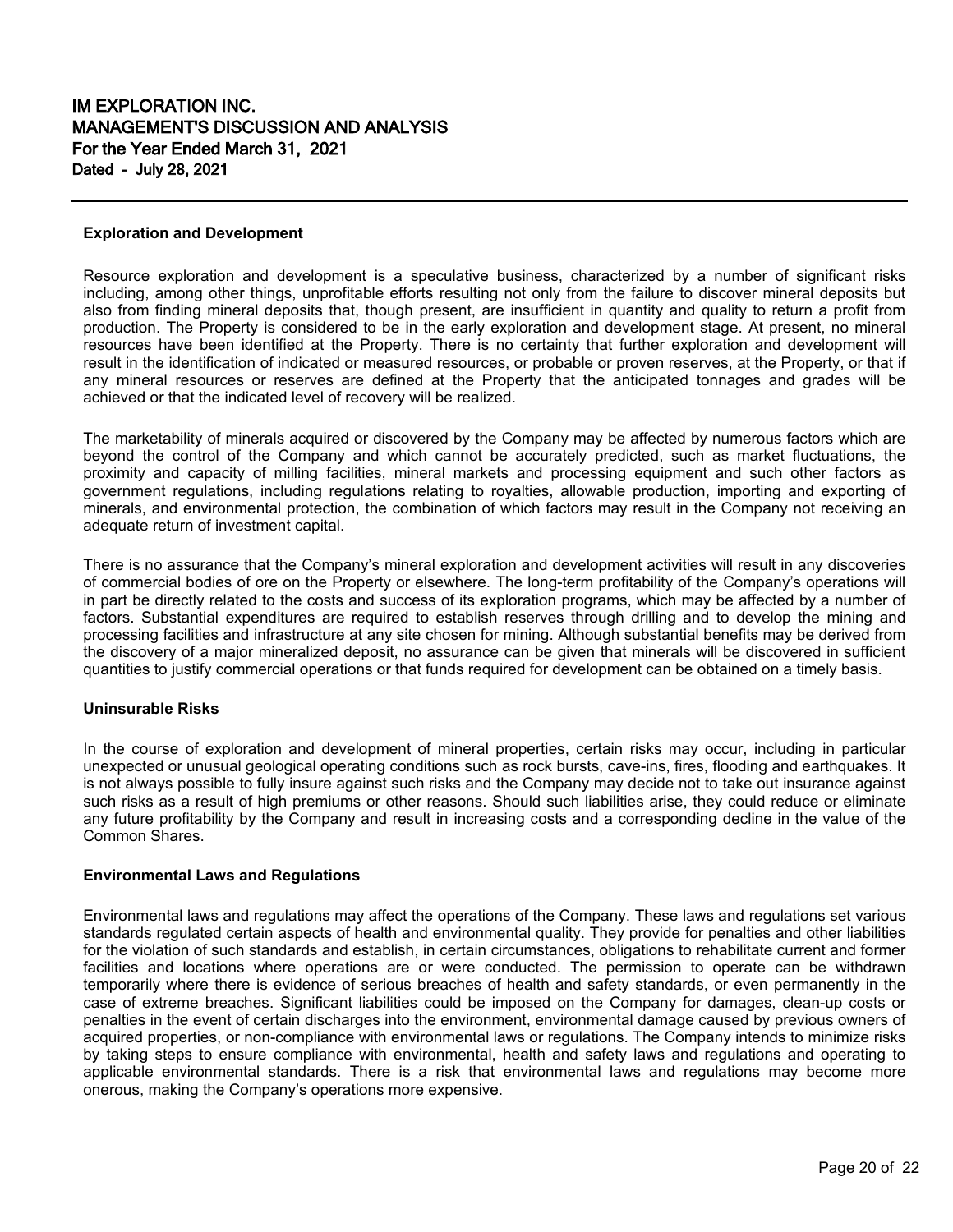Amendments to current laws, regulations and permits governing operations and activities of mining companies, or more stringent implementation thereof, could have a material adverse impact on the Company and cause increases in capital expenditures or require abandonment or delays in development of new mining properties.

#### **Permits**

The mineral exploration operations of the Company may require permits from various federal, provincial and local governmental authorities and will be governed by laws and regulations on prospecting, development, mining, production, export, taxes, labour standards, occupational health, waste disposal, land use, environmental protections, mine safety and other matters. There can be no guarantee that the Company will be able to obtain all necessary permits and approvals that may be required to undertake exploration activity or commence construction or operation of mine facilities on the Property.

#### **Competition**

The mining industry is intensely competitive in all phases and the Company competes with other companies that have greater financial resources and technical facilities. Competition could adversely affect the Company's ability to acquire suitable properties or prospects in the future and to engage qualified personnel to explore the Property.

#### **Fluctuating Mineral Prices**

The Company's revenues, if any, are expected to be in large part derived from the extraction and sale of industrial and base minerals and metals. Factors beyond the control of the Company may affect the marketability of metals discovered, if any. Metal prices have fluctuated widely, particularly in recent years. Consequently, the economic viability of the Mulloy Project and any other exploration projects the Company may acquire from time to time cannot be accurately predicted and may be adversely affected by fluctuations in mineral prices. In addition, currency fluctuations may affect the cash flow which the Company may realize from its operations, since most mineral commodities are sold in the world market in United States dollars.

#### **Conflicts of Interest**

Some of the directors and officers of the Company are engaged and will continue to be engaged in the identification and evaluation of assets, businesses and companies on their own behalf and on behalf of other companies, and situations may arise where the directors and officers of the Company will be in direct competition with the Company. Conflicts, if any, will be dealt with in accordance with the relevant provisions of the *Canada Business Corporations Act*. Any director or officer in a position of conflict will declare such conflict to the Company's Chief Executive Officer and/or board of directors, as appropriate. Directors who are in a position of conflict will abstain from voting on any matters relating to the conflicting transaction.

#### **Personnel**

The Company has a small management team and Board of Directors and the loss of any key individual could adversely affect the Company's business. Additionally, the Company will be required to secure other personnel to facilitate its exploration program on the Property. Any inability to secure and/or retain appropriate personnel may have a materially adverse impact on the business and operations of the Company.